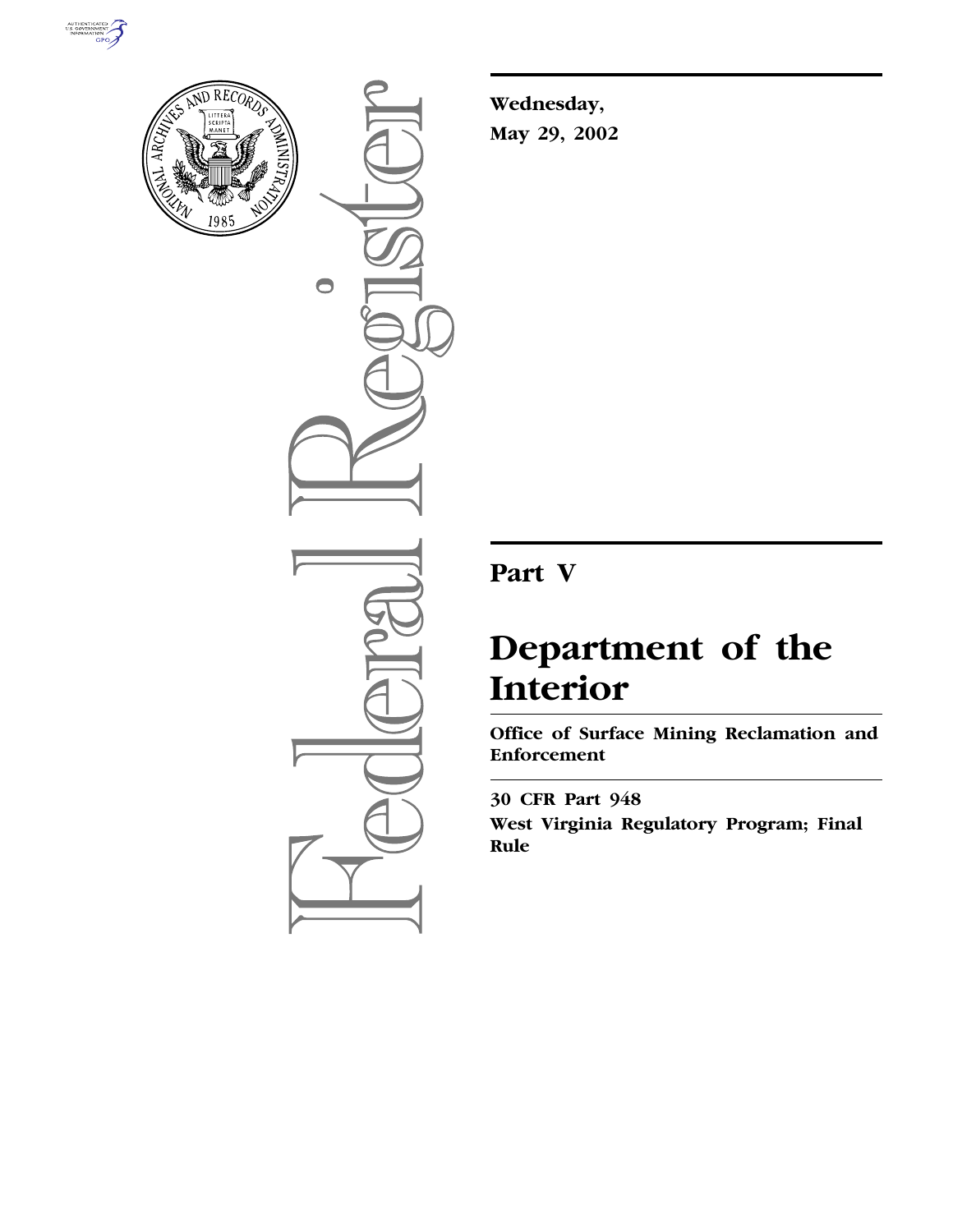# **DEPARTMENT OF THE INTERIOR**

# **Office of Surface Mining Reclamation and Enforcement**

#### **30 CFR Part 948**

**[WV–094–FOR]** 

# **West Virginia Regulatory Program**

**AGENCY:** Office of Surface Mining Reclamation and Enforcement (OSM), Interior.

**ACTION:** Final rule; approval of amendment.

**SUMMARY:** We are announcing our decision to approve an amendment and to remove required program amendments on the West Virginia surface coal mining regulatory program (the West Virginia program) under the Surface Mining Control and Reclamation Act of 1977 (SMCRA or the Act). The amendment we are approving concerns the deletion of a State provision that imposed a regulatory limitation on expenditure of funds for water treatment at bond forfeiture sites. The required program amendments we are removing concern the regulatory limitation on expenditure of funds for water treatment, and the effectiveness of West Virginia's alternative bonding system (ABS) in providing sufficient funds to complete reclamation, including water treatment, at all existing and future bond forfeiture sites. **EFFECTIVE DATE:** May 29, 2002.

**FOR FURTHER INFORMATION CONTACT:** Mr. Roger W. Calhoun, Director, Charleston Field Office, 1027 Virginia Street East, Charleston, West Virginia 25301. Telephone: (304) 347–7158.

#### **SUPPLEMENTARY INFORMATION:**

I. Background on the West Virginia Program II. Background on West Virginia's ABS III. Submission of the Amendment IV. OSM's Findings

- V. Summary and Disposition of Comments VI. OSM's Decision
- VII. Procedural Determinations

# **I. Background on the West Virginia Program**

Section 503(a) of the Act permits a State to assume primacy for the regulation of surface coal mining and reclamation operations on non-Federal and non-Indian lands within its borders by demonstrating that its program includes, among other things, ''\*  $*$   $*$  a State law which provides for the regulation of surface coal mining and reclamation operations in accordance with the requirements of the Act\* \* \*; and rules and regulations consistent with regulations issued by the Secretary pursuant to the Act.'' See 30 U.S.C.

 $1253(a)(1)$  and  $(7)$ . On the basis of these criteria, the Secretary of the Interior conditionally approved the West Virginia program on January 21, 1981. You can find background information on the West Virginia program, including the Secretary's findings, the disposition of comments, and conditions of approval of the West Virginia program in the January 21, 1981, **Federal Register** (46 FR 5915). You can also find later actions concerning West Virginia's program and program amendments at 30 CFR 948.10, 948.12, 948.13, 948.15, and 948.16.

# **II. Background on West Virginia's ABS**

On January 21, 1981, the Secretary conditionally approved West Virginia's ABS. The ABS has two basic components: the site-specific or incremental bond posted by the permittee and the Special Reclamation Fund (the Fund), comprised of a special reclamation tax, civil penalty assessments, and interest earned on the revenues, which is intended to cover any reclamation costs in excess of the site-specific or incremental bond.

At the time of approval, the Secretary required that the State provide an actuarial study of the Fund demonstrating that the amount of money going into the Fund would cover the demands to be placed upon it, along with any program changes needed to redress any deficiencies identified by the actuarial study (46 FR 5956).

The State submitted an actuarial study on October 29, 1982 (Administrative Record Number WV– 456). The study concluded that the Fund was solvent, in part, because it contained a funding mechanism (the special reclamation tax) to provide for the cost of future reclamation. On March 1, 1983 (41 FR 8447), we subsequently found that the State's alternative bonding provisions were in accordance with section 509(c) of SMCRA and the Federal criteria for approval of alternative bonding systems at 30 CFR 806.11(b), which has since been recodified as 30 CFR 800.11(e). Consequently, we removed the condition (25) relating to our approval of the State's ABS.

By 1988–89, our oversight evaluations indicated that the Fund lacked sufficient revenue to reclaim all outstanding bond forfeiture sites. In addition, the cash balance in the Fund ceased earning interest because of losses suffered by the State's Consolidated Investment Fund. On October 1, 1991, we notified the State, pursuant to 30 CFR 732.17(c) and (e), that a program amendment was necessary, because the

Fund no longer met the requirements of 30 CFR 800.11(e).

In a series of amendments beginning in 1993, West Virginia revised portions of its permanent regulatory program in an attempt to resolve some of our concerns. For example, the State increased its special reclamation tax from one cent to three cents per ton of coal mined and adopted site-specific bonding regulations. In addition, Deloitte and Touche, an accounting and consulting company, completed an actuarial study of the Fund in March 1993. The study concluded that the Fund had an accrual deficit position as of June 30, 1992, but that the Fund would realize gradual improvement over the next five years.

On October 4, 1995 (60 FR 51900), we announced our partial approval of the State's amendments. However, as specified in 30 CFR 948.16 (jjj), (kkk), and (lll), we also required the State to amend certain statutory provisions to fully eliminate the deficit in the Fund and to complete reclamation, including treatment of pollutional discharges, at all bond forfeiture sites.

OSM and the State conducted additional studies that were completed in September 1997 and June 1999 to assess the financial condition of the Fund. The studies found that the Fund could eventually be solvent if its responsibilities were limited to land reclamation. However, the studies also determined that treatment of pollutional discharges from forfeited sites required additional revenue.

By letter dated September 29, 2000, we informed the West Virginia Department of Environmental Protection (WVDEP) that Federal corrective action would be taken, unless the West Virginia Legislature (Legislature) adopted the necessary changes to the Fund to resolve the identified deficiencies (Administrative Record Number WV–1181). However, the Legislature adjourned on April 14, 2001, without enacting the proposed changes.

On April 18, 2001, WVDEP requested additional time to develop and obtain approval of statutory and regulatory changes to the State's bonding provisions (Administrative Record Number WV–1206). In addition, WVDEP requested that we conduct an informal review of a report entitled ''The Mountain State Clean Water Trust Fund.'' Under a plan that was based on the report, WVDEP intended to bifurcate the Fund into two distinct accounts, one for land reclamation and one for water treatment.

In a letter dated June 29, 2001, we initiated corrective action under 30 CFR 733.12(b). In that letter, which is known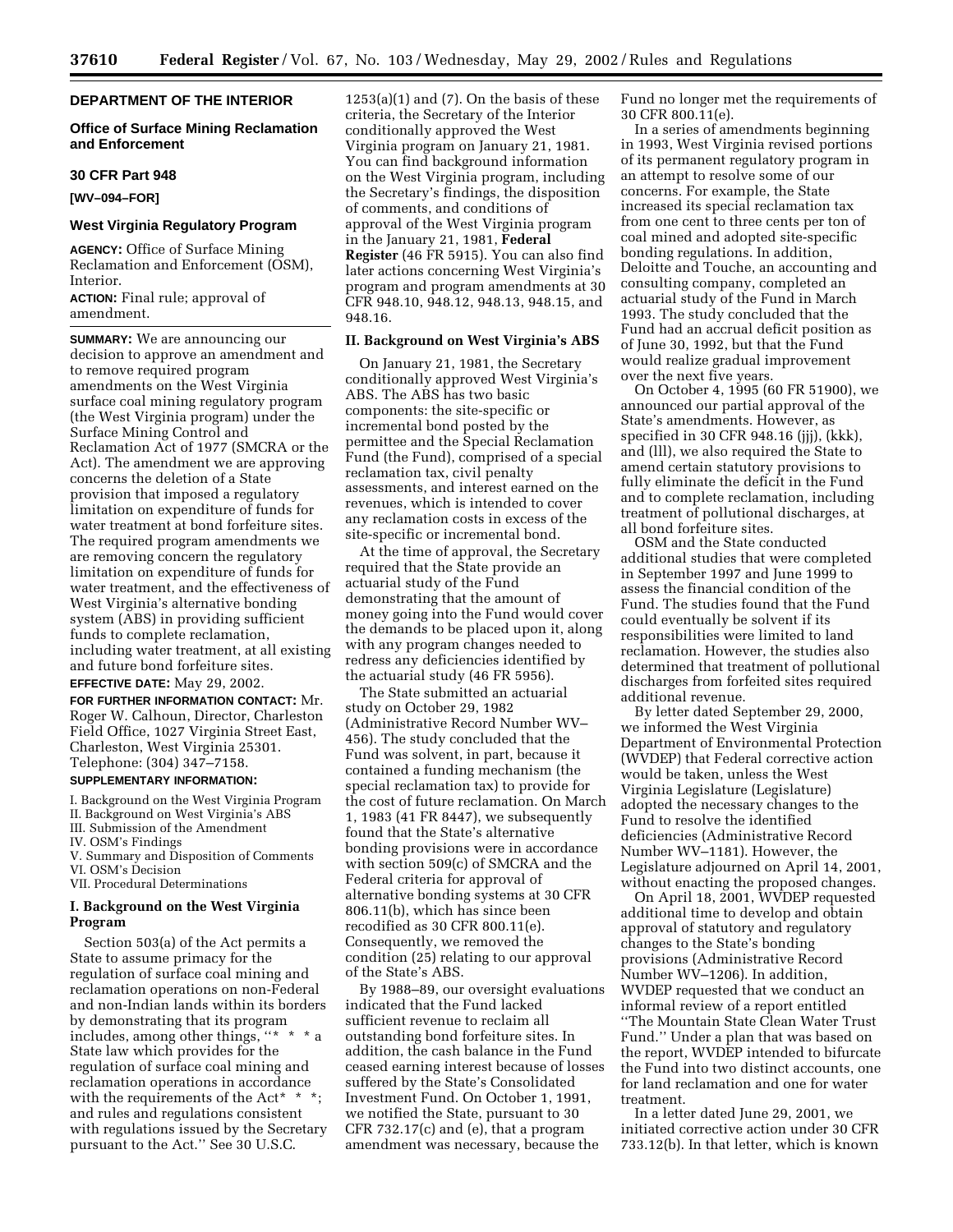as a Part 733 notification, we notified the State that it must initiate certain remedial measures by July 27, 2001, to satisfy the outstanding required amendments at 30 CFR 948.16 (kkk), (jjj) and (lll) and that it must submit the necessary, fully-enacted and adopted statutory and regulatory revisions no later than 45 days after the end of the 2002 regular session of the Legislature (Administrative Record Number WV– 1218). As stated in the letter, if West Virginia failed to take these measures, we intended to recommend that the Secretary partially withdraw approval of the State program and implement a partial Federal regulatory program.

By e-mail message dated August 8, 2001, WVDEP provided us with additional draft legislative changes for informal review (Administrative Record Number WV–1233A). The proposed revisions are commonly called the 7-Up Plan.

On August 9 and August 28, 2001, we provided WVDEP our informal review of the proposed statutory revisions that were submitted on August 8 (Administrative Record Nos. WV–1233 and WV–1235). Under the draft legislation, the special reclamation tax would be increased from 3 cents to 14 cents per ton of clean coal mined for 39 months and reduced to 7 cents thereafter with biennial review by an advisory council.

By letter dated August 13, 2001, WVDEP provided us with a schedule for submitting statutory and regulatory revisions to the Legislature in response to our Part 733 notification (Administrative Record Number WV– 1234). The letter specified that the State would formally submit the program amendment to us by April 30, 2002. The letter also indicated that the statutory changes could be presented to a special session of the Legislature before that date.

We released our analysis of the State's draft legislation on September 7, 2001 (Administrative Record Number WV– 1236). In that report, we concluded that the proposal would generate sufficient revenues for about 9 years, but future adjustments would have to be made to meet long-term needs of the Fund.

On September 15, 2001, a special session of the Legislature passed Senate Bill 5003, which is intended to eliminate the deficit in the Fund and provide for reclamation, including water treatment, at bond forfeiture sites. The Governor of West Virginia (Governor) signed Enrolled Senate Bill 5003 on October 4, 2001. The effective date of the bill is October 4, 2001, but none of the provisions could be implemented without OSM approval.

# **III. Submission of the Amendment**

By letter dated September 24, 2001 (Administrative Record Number WV– 1238), WVDEP formally submitted a proposed amendment to the West Virginia program consisting of revisions to the West Virginia Code (W. Va. Code), as amended by Enrolled Senate Bill 5003. The amendment added W. Va. Code section 22–1–17, which established the Special Reclamation Fund Advisory Council (Advisory Council). The amendment also revised W. Va. Code 22–3–11 by increasing the special reclamation tax rate and revised W. Va. Code 22–3–12 by deleting certain site-specific bonding provisions.

We announced receipt of the proposed amendment on October 24, 2001 (66 FR 53749 ). In the same document, we opened the public comment period and provided an opportunity for a public hearing or meeting on the adequacy of the amendment (Administrative Record Number WV–1243). The public comment period closed on November 23, 2001. We received comments from one environmental organization, a consultant to the environmental organization, one industry group, and two Federal agencies.

By letter dated November 6, 2001, the West Virginia Highlands Conservancy (WVHC) requested that the comment period on the amendment be extended through December 14, 2001 (Administrative Record Number WV– 1245). On November 9, 2001, we denied the request (Administrative Record Number WV–1246). We denied the request for an extension because an extension would have delayed our decision, which could have resulted in a loss of revenues that are badly needed by the State for reclamation of bond forfeiture sites. The proposed amendments that we later approved increased the tonnage tax on clean coal mined that provides revenues to the Fund. The tax increase was scheduled to go into effect on January 1, 2002, but only if OSM approved the tax increase by that date. W. Va. Code 22–3–11(h), (n). Nevertheless, we agreed with WVHC's contention that the complexity of the questions raised by the amendment itself, and by comments submitted by WVHC and others, created the need for a longer comment period on the question of whether the amendments were sufficient to remedy the State's bonding program deficiencies on a long-term basis. Therefore, we elected to bifurcate our approval process for these amendments as follows.

First, we published in the **Federal Register**, on December 28, 2001, our approval of the amendment submitted on September 24, 2001, because it afforded immediate improvement in the State's existing, approved ABS. 66 FR 67446. We also required that the State remove the regulatory limitation on expenditure of funds for water treatment at bond forfeiture sites (Administrative Record Number WV–1259).

Next, we announced a 90-day comment period in the **Federal Register** on December 28, 2001, which also provided an opportunity for a hearing or meeting, on the issue of whether the amendments that we approved satisfy the required amendment at 30 CFR 948.16(lll) (Administrative Record Number WV–1262). 66 FR 67455. 30 CFR 948.16(lll) requires that the State "eliminate the deficit in [its]  $* * *$ alternative bonding system and \* \* \* ensure that sufficient money will be available to complete reclamation, including the treatment of polluted water, at all existing and future bond forfeiture sites.'' No one requested a hearing or meeting, so we did not hold one. The public comment period closed on March 28, 2001. During the reopening of the comment period, we received comments from one private citizen, one environmental group, one consultant, and one industry group.

We are also including in this **Federal Register** document our decision on the State's response to the required program amendment codified at 30 CFR 948.16(jjj) that was submitted to us as part of a separate program amendment package dated April 9, 2002 (Administrative Record Number WV-1296A). We will address the remainder of the April 9, 2002, amendment in a separate final rule document at a later date. A notice (67 FR 30336) announcing receipt and a 15-day public comment period on the program amendment that addressed the required amendment at 30 CFR 948.16(jjj) was published in the **Federal Register** on May 6, 2002 (Administrative Record Number WV–1303). The public comment period closed on May 21, 2002. We received comments from one industry group and two Federal agencies.

#### **IV. OSM's Findings**

For the reasons discussed below, we are removing the required program amendments codified at 30 CFR 948.16(jjj) and (lll).

In our June 29, 2001, 30 CFR part 733 notification, we stated that West Virginia must initiate certain remedial measures to satisfy the outstanding required amendments at 30 CFR 948.16(jjj), (kkk), and (lll), and that the State must submit the necessary, fully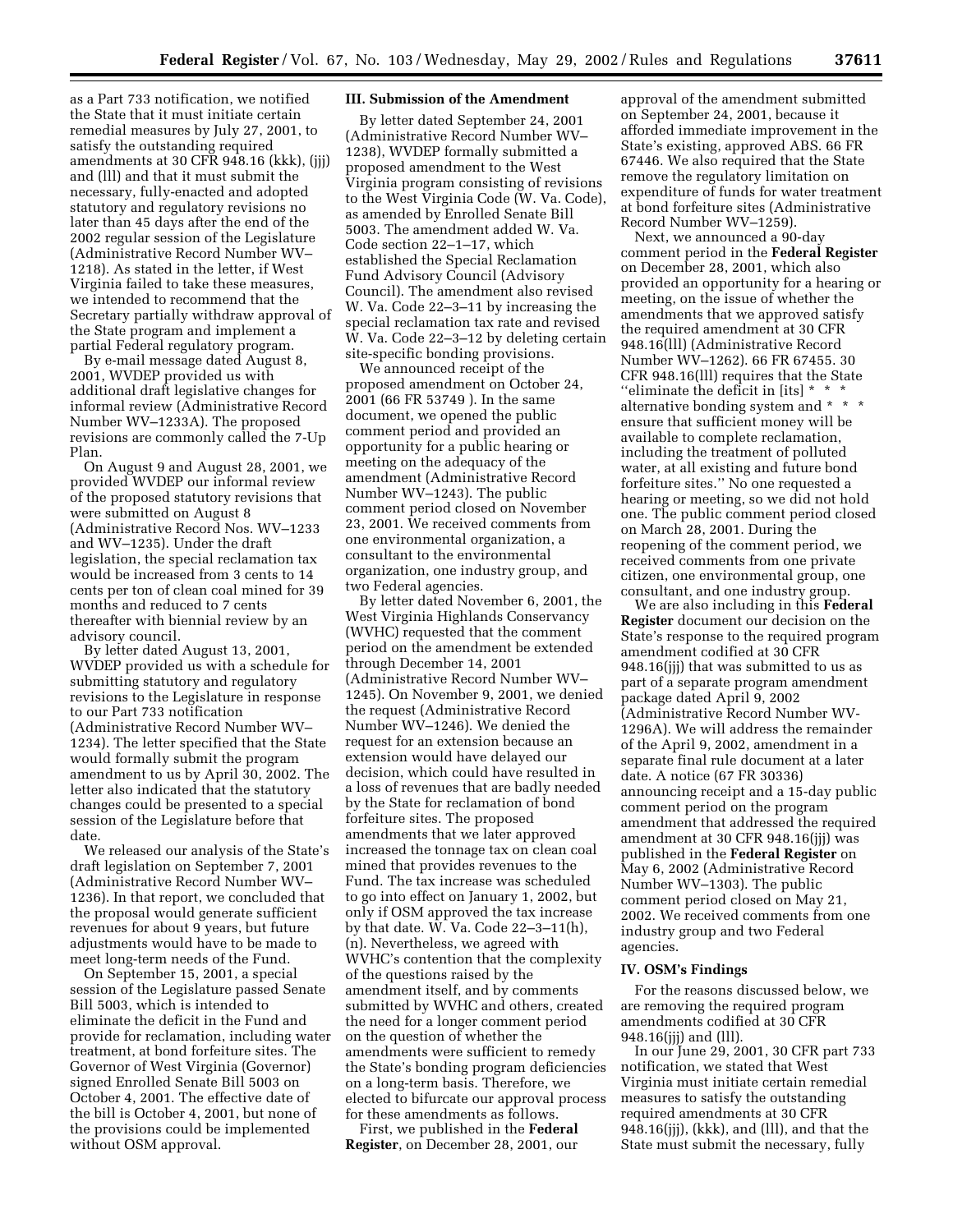enacted and adopted statutory and regulatory revisions (Administrative Record Number WV–1218). As we announced in the December 28, 2001, **Federal Register**, the required program amendment at 30 CFR 948.16(kkk) was previously satisfied and, therefore, removed (66 FR 67446, 67450).

We will discuss below how the State revised the West Virginia program to address the required program amendments codified at 30 CFR 948.16(jjj) and (lll).

# *1. Required Program Amendment at 30 CFR 948.16(jjj)*

As of June 29, 2001, the date of our Part 733 notification to the State, this required amendment read as follows:

30 CFR 948.16(jjj)—West Virginia must submit either a proposed amendment or a description of an amendment to be proposed, together with a timetable for adoption, to revise section  $22-3-11(g)$  of the Code of West Virginia and section 38–2–12.5(d) of the West Virginia Code of State Regulations to remove the limitation on the expenditure of funds for water treatment or to otherwise provide for the treatment of polluted water discharged from all bond forfeiture sites.

In response to this required program amendment, WVDEP submitted a program amendment by letter dated September 24, 2001, containing Enrolled Senate Bill 5003 (Administrative Record Number 1238). In that amendment, the State revised W. Va. Code 22–3–11(g) by deleting language that limited expenditures from the Fund for water treatment purposes to 25 percent of the Fund's gross revenues. As amended, W. Va. Code 22– 3–11(g) provides, in part, that the Secretary of WVDEP may use the Fund for the purpose of designing, constructing and maintaining water treatment systems where they are required for complete reclamation of the affected lands.

On December 28, 2001, we found that the deletion of the 25-percent limitation at W. Va. Code 22–3–11(g) partially satisfied the requirement codified at 30 CFR 948.16(jjj) (66 FR 67446, 67449). To fully satisfy this required amendment, the State also needed to delete the 25 percent limitation in its Code of State Regulations (CSR) at 38–2–12.5(d). In addition, revised W. Va. Code 22–3– 11(g) continued to provide that the Secretary of WVDEP ''may'' rather than ''shall,'' use the Fund for the purpose of designing, constructing and maintaining water treatment systems. Therefore, we revised 30 CFR 948.16(jjj) to reflect the statutory changes and to require the State to specify that the Fund must be used, where needed, to pay for water treatment on bond forfeiture sites. As

revised on December 28, 2001, the required amendment at 30 CFR 948.16(jjj) reads as follows:

30 CFR 948.16(jjj)—West Virginia must submit either a proposed amendment or a description of an amendment to be proposed, together with a timetable for adoption, to revise CSR 38–2–12.5(d) to remove the 25 percent limitation on the expenditure of funds for water treatment or to otherwise provide for the treatment of polluted water discharged from all bond forfeiture sites. In addition, the State must amend its program to specify that moneys from the Special Reclamation Fund must be used, where needed, to pay for water treatment on bond forfeiture sites.

By letter dated February 26, 2002, WVDEP sent us a status report regarding its efforts to satisfy various required program amendments codified at 30 CFR 948.16 (Administrative Record Number WV–1276). In that letter, WVDEP stated that it had submitted proposed legislation to the Legislature to amend subsection CSR 38–2–12.5(d) to remove the 25-percent limitation on the expenditure of funds for water treatment.

However, WVDEP declined to change "may" to "shall" in W. Va. Code 22-3-11(g). According to WVDEP, making that change could remove the State's discretion to determine the appropriate forms of reclamation it could use by specifically mandating water treatment to the exclusion of land reclamation.

When we revised 30 CFR 948.16(jjj) on December 28, 2001, we did not intend to require that water treatment be the exclusive means of correcting pollutional discharges on bond forfeiture sites. We acknowledge that other methods, such as land reclamation, might also be effective. Nor did we intend to require that monies from the Fund be spent to treat pollutional discharges regardless of whether there are other more beneficial and cost-effective means of abating or eliminating the pollutional discharge. Rather, we intended to require that the State clarify that the use of monies from the Fund for treatment of pollutional discharges on bond forfeiture sites, where needed, is mandatory.

While the word ''may'' was not removed from the West Virginia program, the West Virginia Supreme Court of Appeals has determined that the WVDEP has a mandatory duty to use bond moneys for acid mine drainage treatment. *State ex rel. Laurel Mountain* v. *Callaghan,* 418 S.E.2d 580 (1990). Moreover, in a subsequent decision, the Court held that W. Va. Code 22A–3–  $11(g)$ , now codified as  $22-3-11(g)$ , imposes upon the WVDEP ''a mandatory, nondiscretionary duty to

utilize moneys from the SRF [Special Reclamation Fund] \* \* \*, to treat AMD [acid mine drainage] at bond forfeiture sites when the proceeds of the forfeited bonds are less than the actual cost of reclamation.'' *State ex rel. West Virginia Highlands Conservancy, Inc.* v. *West Virginia DEP,* 447 S.E.2d 920, 925 (1994).

In addition, current West Virginia program regulations at CSR 38–2– 12.4.d. state that:

Where the proceeds of bond forfeiture are less than the actual cost of reclamation, the Secretary shall make expenditures from the special reclamation fund to complete reclamation. The Secretary shall take the most effective actions possible to remediate acid mine drainage, including chemical treatment where appropriate, with the resources available. (Emphasis added)

Moreover, the State defines ''completion of reclamation'' to mean, among other things, ''that all applicable effluent and applicable water quality standards are met \* \* \*'' CSR 38–2–2.37. Hence, the State's program contains a mandatory requirement that Fund monies be used, where needed, for acid mine drainage treatment.

In view of the litigation and the regulations discussed above, we conclude that the part of the required amendment at 30 CFR 948.16(jjj) that concerns use of moneys from the Fund for water treatment on bond forfeiture sites is no longer needed and can be removed.

The other portion of the required amendment concerns the 25-percent limitation in the State's regulations. By letter dated April 9, 2002 (Administrative Record Number WV– 1296A), West Virginia sent us a proposed amendment that revised CSR 38–2–12.5.d. by deleting the 25-percent limitation on expenditures from the Fund for water quality enhancement projects. The Legislature adopted this revision on March 9, 2002, as part of the Enrolled Committee Substitute for House Bill 4163, which the Governor signed into law on April 3, 2002. The specific language that the State

deleted read as follows:

Expenditures from the special reclamation fund for water quality enhancement projects shall not exceed twenty-five percent (25%) of the funds gross annual revenue as provided in subsection g, section 11 of the [West Virginia] Act.

As amended, CSR 38–2–12.5.d. reads as follows:

12.5.d. In selecting such sites for water quality improvement projects, the Secretary shall determine the appropriate treatment techniques to be applied to the site. The selection process shall take into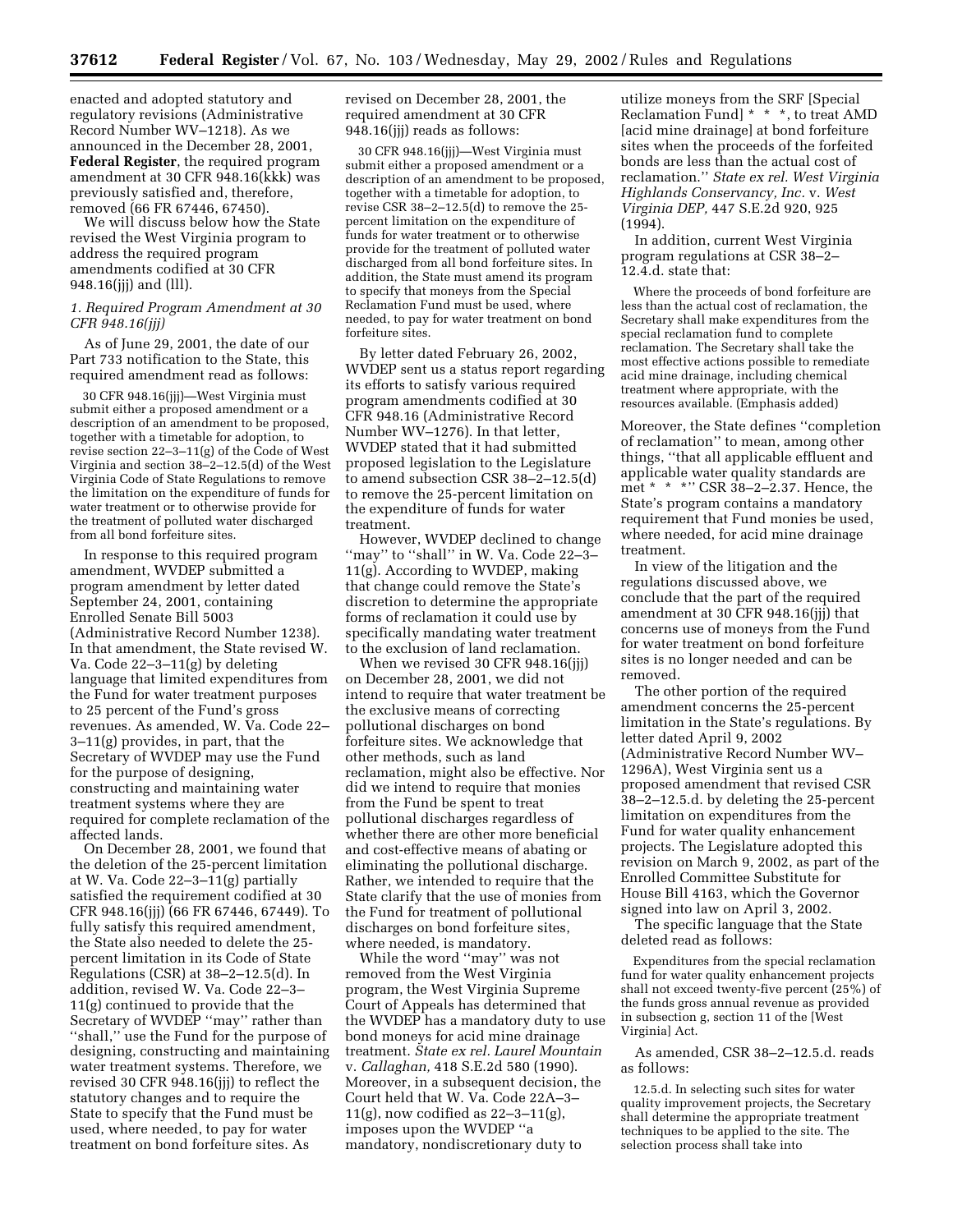consideration the relative benefits and costs of the projects.

We find that the amendment to CSR 38–2–12.5.d. satisfies the part of the required amendment at 30 CFR 948.16(jjj) that concerns the deletion of the 25-percent limitation from the State rules. Therefore, we find that 30 CFR 948.16(jjj) has been fully satisfied and can be removed.

# *2. Required Program Amendment at 30 CFR 948.16(lll)*

This required amendment reads as follows.

30 CFR 948.16(lll)—West Virginia must submit either a proposed amendment or a description of an amendment to be proposed, together with a timetable for adoption, to eliminate the deficit in the State's alternative bonding system and to ensure that sufficient money will be available to complete reclamation, including the treatment of polluted water, at all existing and future bond forfeiture sites.

In essence, it requires that West Virginia modify its ABS to (A) eliminate the deficit and (B) ensure that sufficient money will be available to complete land and water reclamation on all existing and future bond forfeiture sites. This requirement corresponds to 30 CFR 800.11(e)(1), which provides that alternative bonding systems must ''assure that the regulatory authority will have available sufficient money to complete the reclamation plan for any areas which may be in default at any time.''

# A. Elimination of the Deficit

*Special Reclamation Tax Rate Increase.* On December 28, 2001, we approved an amendment to W. Va. Code 22–3–11(h) that increased the special reclamation tax rate from 3 cents per ton of clean coal mined to 7 cents per ton of clean coal mined. This subsection also levies an additional temporary tax of 7 cents per ton of clean coal mined for a period not to exceed 39 months. Collection of both taxes began on January 1, 2002. At the current coal production rate in West Virginia, these tax rate increases will increase cash flow into the Fund by about \$1.8 million per month. According to WVDEP, the Fund had a deficit of approximately \$47.9 million in December 2001. Therefore, the deficit in the Fund should be eliminated in about three years.

*Prohibition to Reduce Reclamation Tax Rate.* On December 28, 2001, we approved an amendment to W. Va. Code 22–3–11(h) that provides that the 7-cent permanent tax rate may not be reduced until the Fund has sufficient moneys to meet the State's reclamation

responsibilities under W. Va. Code 22– 3–11. This provision provides a safeguard to prevent a premature reduction in the 7 cents per ton permanent tax rate.

*Special Reclamation Fund Advisory Council.* On December 28, 2001, we approved new W. Va. Code 22–1–17, which created the Special Reclamation Fund Advisory Council (Advisory Council) to ensure ''the effective, efficient and financially stable operation of the special reclamation fund.'' One of the main tasks of the Advisory Council is the elimination of the ABS deficit. It must also ensure that the Fund remains solvent once the deficit is eliminated.

The Advisory Council will have eight appointed members representing multiple interests in the State, including the Secretary of WVDEP, the State Treasurer, the Director of the National Mine Land Reclamation Center, the coal industry, an actuary or an economist, the environmental community, coal miners and the general public.

By letters dated March 29, 2002 (Administrative Record Number WV– 1298), WVDEP asked for nominations of people to serve on the Advisory Council. The letters were sent to various groups with an actual or potential interest in the solvency of West Virginia's ABS. After the initial appointments, subsequent members will serve a full six-year term. The initial terms of all members will begin on July 1, 2002 (W. Va. Code 22–1–17(c)).

The Advisory Council has the following specific duties:

1. Study the effectiveness, efficiency and financial stability of the Fund, and develop a financial process that ensures the long-term stability of the special reclamation program;

2. Identify and define problems associated with the Fund;

3. Evaluate bond forfeiture collection and reclamation efforts;

4. Provide a forum to discuss issues relating to the Fund;

5. Contract with a qualified actuary to determine the Fund's fiscal soundness; and

6. Study and recommend to the Legislature and the Governor alternative approaches to the current funding scheme.

To accomplish these mandates, we anticipate that the Advisory Council will analyze data provided by WVDEP and others; monitor current income and expenditures from the Fund; review and evaluate WVDEP's estimates of future reclamation costs and water treatment obligations; consider alternative means of financing the Fund's reclamation responsibilities so as not to make it entirely dependent upon a coal

production tax; project revenues; and consider the findings of the actuary and other experts regarding the fiscal soundness of the Fund.

*Annual Reports to the Legislature and the Governor.* As provided by W. Va. Code 22–1–17(g), the Advisory Council must report annually to the Legislature and the Governor on the adequacy of the special reclamation tax and the fiscal condition of the Fund. At a minimum, the report must contain—

a recommendation as to whether or not any adjustments to the special reclamation tax should be made considering the cost, timeliness and adequacy of bond forfeiture reclamation, including treatment.

To prepare this report, the Advisory Council will have to study the effectiveness of the tax rate to eliminate the deficit of the Fund. To do so, the Advisory Council will have to determine current and anticipated bond forfeiture reclamation obligations, including water treatment.

As noted by some commenters, we recognize that there are inaccuracies and gaps in the data currently available. We are continually revising our acid mine drainage (AMD) inventories. For example, we do not know how many bond forfeiture sites with pollutional discharges will require perpetual water treatment. Projected treatment costs at this time are gross estimates based on water treatment models, rather than individual site-specific designs of treatment systems. Until more and better information is obtained on each site, the number of discharges requiring treatment and the kinds of treatment systems required to abate the pollution will be in a state of flux. To the extent that resources allow, we intend to work with WVDEP to assist the Advisory Council in obtaining the data it will need to do its job.

It would be ideal if the State could provide sufficient revenue to immediately eliminate the deficit. It would also be ideal if necessary land reclamation and water treatment projects at bond forfeiture sites could be completed immediately. However, such immediate financial relief may have required the State to obtain monies from the State's general revenue fund. To avoid placing any financial burden on the public for these reclamation obligations, the State chose to make adjustments in the special reclamation tax assessed against the coal industry. In addition, logistical and contractual limitations mean that it would not be possible to immediately reclaim all the land that needs to be reclaimed and treat all the water that needs to be treated. To accomplish the necessary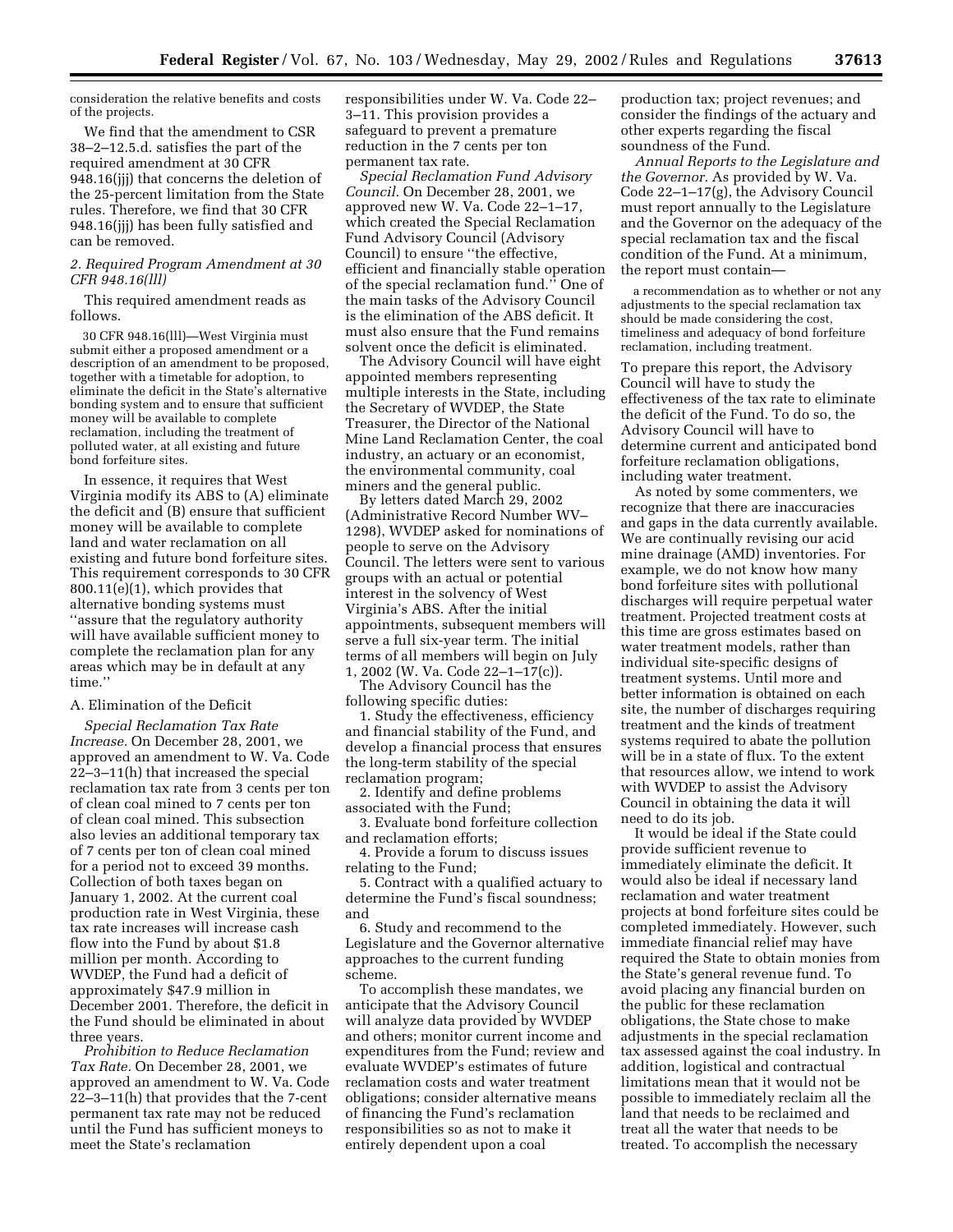land reclamation and water treatment, the State will need time to develop specifications, bid and award contracts, secure necessary easements and permits, and design and construct needed treatment facilities.

With the adoption of special reclamation tax rate increases and the creation of the Advisory Council, West Virginia has created a fiscally sound mechanism to eliminate the deficit in the Fund within a reasonable period of time. Therefore, we find that West Virginia has satisfied the first part of the required program amendment codified at 30 CFR 948.16(lll).

B. Ensure Sufficient Money Will Be Available To Complete Existing and Future Bond Forfeiture Reclamation

At 30 CFR 948.16(lll), we also required that West Virginia improve its ABS to ensure that sufficient money will be available to complete land and water reclamation at existing and future bond forfeiture sites, a requirement that parallels the criterion for approval of an ABS under 30 CFR 800.11(e)(1).

As discussed above, the current deficit in the ABS should be eliminated in about three years. If current estimates of the Fund's deficit are in error, the Advisory Council must recommend changes to the Legislature and the Governor to assure that the deficit is eliminated in a timely manner.

With respect to future reclamation obligations, the Advisory Council has an obligation under State law to monitor the Fund, address funding-related issues, and recommend measures to ensure the long-term solvency of the Fund. Specifically, W. Va. Code 22–1– 17(f)(1) provides that the Advisory Council must study the effectiveness, efficiency and financial stability of the Fund with an emphasis on ''development of a financial process that ensures the long-term stability of the special reclamation program.''

In addition, W. Va. Code 22–1– 17(f)(6) provides that the Advisory Council must ''[s]tudy and recommend to the Legislature alternative approaches to the current funding scheme of the special reclamation fund, considering revisions which will assure future proper reclamation of all mine sites and continued financial viability of the state's coal industry.'' We interpret this provision as meaning that, instead of relying solely on a coal production tax, the Advisory Council must examine and recommend other funding mechanisms such as a sinking fund, insurance, trust fund, or escrow accounts to meet future bond forfeiture reclamation obligations.

With the establishment of the Advisory Council and the requirement

that the Council make recommendations to the Legislature and the Governor on appropriate methods of financing existing and future ABS reclamation obligations, West Virginia has created a mechanism whereby the State has the capability to maintain its ABS in a manner consistent with 30 CFR 800.11(e)(1). Therefore, we find that West Virginia has satisfied the required program amendment codified at 30 CFR 948.16(lll). However, we recognize that the mechanism adopted by the State does not ensure implementation of the Advisory Council's recommendations, which must be approved by the Legislature and the Governor before they can take effect. In the event that the Legislature and the Governor do not approve the Council's recommendations, we will reevaluate the adequacy of the State's ABS and, if appropriate, provide notification to West Virginia under 30 CFR 732.17(c) and (e) that it must amend its program to restore consistency with Federal requirements. With this caveat, we are removing the required amendment at 30 CFR 948.16(lll).

#### **V. Summary and Disposition of Comments**

# *Public Comments*

In response to our request for comments from the public on the proposed amendment (see Section III of this preamble), we received comments from the WVHC; Morgan Worldwide Mining Consultants, Inc. (Morgan Consultants), a consultant for the WVHC; the West Virginia Coal Association, Inc. (WV Coal Association) and Working On People's Environmental Concerns (WOPEC), an environmental consultant. Our summary and disposition of those comments appear below.

# *1. Advisory Council*

WVHC expressed doubts as to the constitutionality of the Advisory Council established by the legislation, stating that the council appears to violate provisions of the West Virginia Constitution relating to separation of powers. According to WVHC, in devising the council, the Legislature gave itself the power to appoint members to what is essentially an executive body and limited the Governor to approving council members proposed by outside entities. WVHC also expressed concern regarding possible bias within the council, stating that the makeup and appointment scheme associated with the council will no doubt be skewed in favor of industry.

As a Federal agency, we have no authority to evaluate issues relating to interpretation of the West Virginia Constitution. Unless and until the State courts rule otherwise, we must and will presume that legislation adopted by the Legislature and signed by the Governor meets all State constitutional requirements. However, the Advisory Council, which is a multi-interest board, is not much different from other multiinterest boards in West Virginia. The members are appointed by the Governor with the advice and consent of the Senate. All West Virginia advisory boards that we are aware of are created the same way. The various interest groups identified in the statute merely nominate potential members. Only two of the eight members of the Advisory Council must represent the coal industry.

WVHC stated that OSM may not approve a potentially inadequate proposal by delegating responsibility for any necessary future revenue adjustments to an advisory council. According to WVHC, we may only approve an ABS that is fully sufficient, at the time of approval, to cover all potential defaults.

We disagree with these assertions. We believe that as long as the amendment provides a mechanism for remedying ABS inadequacies in a reasonable fashion, we can approve it as being consistent with 30 CFR 800.11(e), which establishes the criteria for approval of alternative bonding systems. 30 CFR 800.11(e)(1) provides that the ABS ''must assure that the regulatory authority will have available sufficient money to complete the reclamation plan for any areas which may be in default at any time.'' The commenter asserts that monies must be made available immediately to cover all potential defaults. We believe that it is not reasonable, because there is currently no way to immediately predict with certainty future bond forfeitures and future water treatment obligations. 30 CFR 800.11(e)(1) requires that sufficient money ''be available,'' but it does not specify that the money must be immediately available. As we stated in Finding 2, it would be ideal if the State could provide sufficient revenue to immediately eliminate the deficit in the Fund and cover all potential defaults. However, even if the necessary funds *were* immediately available, it would not be possible to reclaim immediately all the land that needs to be reclaimed and treat all the water that needs to be treated due to manpower, logistics, planning and contractual limitations. To accomplish the necessary land reclamation and water treatment, the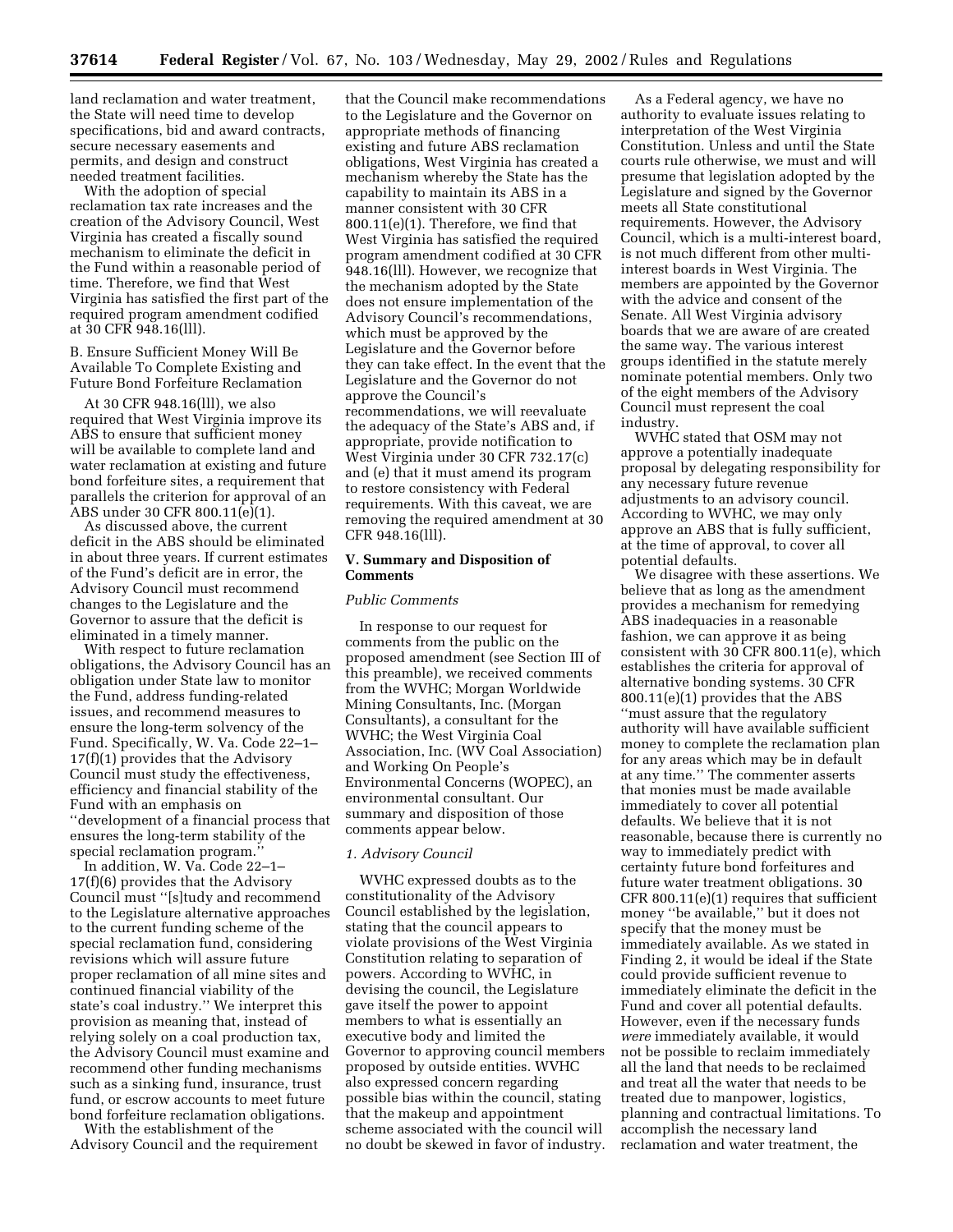State will need time to bid and award contracts, secure necessary easements and permits, design and construct needed treatment facilities.

The increased special reclamation tax rate will be sufficient to eliminate the Fund deficit in about three years. We believe that is a realistic time frame, given the limitations discussed above. The legislation also requires the Advisory Council to develop recommendations for the Legislature and the Governor on ways to ensure that the Fund remains solvent on a permanent basis. As noted in Finding 2, we found that arrangement to be a satisfactory method of meeting the criteria in 30 CFR 800.11(e)(1). If the Legislature or the Governor fail to adopt or implement the Advisory Council's recommendations, we will take action under 30 CFR 732.17(c) and (e), if appropriate.

# *2. Future Water Treatment Cost Estimates*

WVHC stated that our September 7, 2001, analysis is faulty, and that the legislative changes will not eliminate the ABS deficit. WVHC asserted that our analysis is not a substitute for an objective, professional, and rigorous actuarial analysis. WVHC asserted that because the recently approved amendments to the Fund do not require an actuarial study until December 31, 2004, the WVDEP has no idea what its true liabilities are and that there is no rational basis for concluding that the proposed tax increases are sufficient to satisfy liabilities.

WVHC stated that, even if OSM's analysis is accurate, that report concludes that the proposed amendments would only result in a positive Fund balance for about nine years. After that time, the Fund would be in deficit every subsequent year. Therefore, WVHC argued, the amendments fail to meet the standard in 30 CFR 800.11(e)(1), which requires that the ABS have ''sufficient money to complete the reclamation plan for any areas which may be in default at any time.''

Our September 7, 2001, analysis represents a best estimate at the time, given the data provided by WVDEP. Since that analysis, WVDEP has continued to improve the quantity and quality of its data on current costs and estimates of future bond forfeiture land and water reclamation costs. Consequently, WVDEP's analysis, as well as our understanding of the Fund and its ability to meet bond forfeiture obligations, is improving. Estimating bond forfeiture rates and long-term

water treatment obligations is a very speculative endeavor.

We agree with the commenter that our September 7, 2001, analysis is not a substitute for an objective, professional, and rigorous actuarial analysis of the Fund and its reclamation obligations and costs. The legislation requires that the Advisory Council contract for an actuarial analysis on a regular basis, with the first to be completed by December 31, 2004. That due date coincides with the approximate time that our estimates indicate that the Fund's deficit will be eliminated by the recent increases in the special reclamation tax rate. Therefore, the first determination from the professional actuary will be timely from the perspective of assuring that the Fund's deficit is fully eliminated because that determination will provide the Advisory Council with the information it needs concerning recommending measures to ensure its complete elimination.

With respect to the future, the legislation created the Advisory Council to study the issue, monitor the Fund, and develop recommendations to ensure long-term solvency. As discussed in Finding 2, we believe that the legislation thus establishes a mechanism whereby the Fund can meet the criteria of 30 CFR 800.11(e)(1).

Our responses to specific comments follow.

a. Actuarial Analysis of the Fund

WVHC stated that a proper actuarial analysis of the Fund has never been done, and that a preliminary study done in 1982 was inadequate.

We disagree with this comment. The State submitted an actuarial study on October 29, 1982, and Deloitte and Touche completed an actuarial study of the Fund in March 1993. The 1982 actuarial study found that the Fund was solvent, because it contained a funding mechanism (the special reclamation tax) to provide for the cost of future reclamation. OSM subsequently found the State's ABS provisions to be in accordance with section 509(c) of SMCRA and the Federal regulations. The Deloitte and Touche study concluded that the Fund had an accrual deficit position as of June 30, 1992, but that the Fund would realize gradual improvement over the next five years. Unfortunately, that study proved to be wrong.

b. Estimate of Fund Liabilities.

WV Coal Association stated that our September 7, 2001, analysis grossly overestimated the liabilities associated with the Fund. However, WVHC asserted that WV Coal Association

produced no documents in several areas where WV Coal Association claimed that OSM overestimated costs. Thus, WVHC argues, many of WV Coal Association's assertions are unsupported by any documents or written analysis and appear to be nothing more than speculation.

We see no need to determine whether either commenter is correct. The legislation adopted in 2001 provides a means for further study of the issue and adjustments, as appropriate.

c. Estimated Annual Water Treatment Cost Increase.

WVHC stated that our September 7, 2001, analysis is faulty because we projected that costs for water treatment would increase \$230,000 per year rather than \$2.462 million per year as top WVDEP officials indicated.

Further, WVHC stated that WVDEP's annual costs at just five sites increased from \$0.29 million in FY 1985–86 to \$3.72 million in FY 1999–2000. This is an increase of \$3.43 million in fourteen years, or about \$245,000 per year. Thus, the WVHC claims that the increased costs at these five sites by themselves exceed OSM's estimate, without even considering the additional treatment costs at future forfeited sites.

WV Coal Association stated that it believes OSM's \$230,000 estimate is the best estimate since it is based on 20 years of mining activity.

We discussed annual treatment costs with WVDEP officials when preparing our analysis of the 7-Up Plan and had an understanding that the \$2.462 million was an annual estimated cost repeated every year at the same rate, rather than a cumulative cost to be added each year. To assume the latter would be to assume that almost all permits where acid mine drainage is being treated, would be forfeited. We do not believe that assumption to be a reasonable expectation. Rather than using a one-time \$2.462 million cost, we based our estimate of future costs on known historical costs. Over the past 20 years, the State has forfeited bonds where water treatment, if it were to occur, would cost approximately \$4.6 million over the 20-year period. This equates to \$230,000 per year. We are not certain that the WVHC estimate of a \$245,000 increase in cost per year is supported by facts related only to water treatment. However, our calculations were based only on data concerning water treatment. The \$230,000 is a 20 year average, but there could have been spikes in costs during some years.

WVHC also stated that, even if we were correct in assuming that water treatment liability would increase by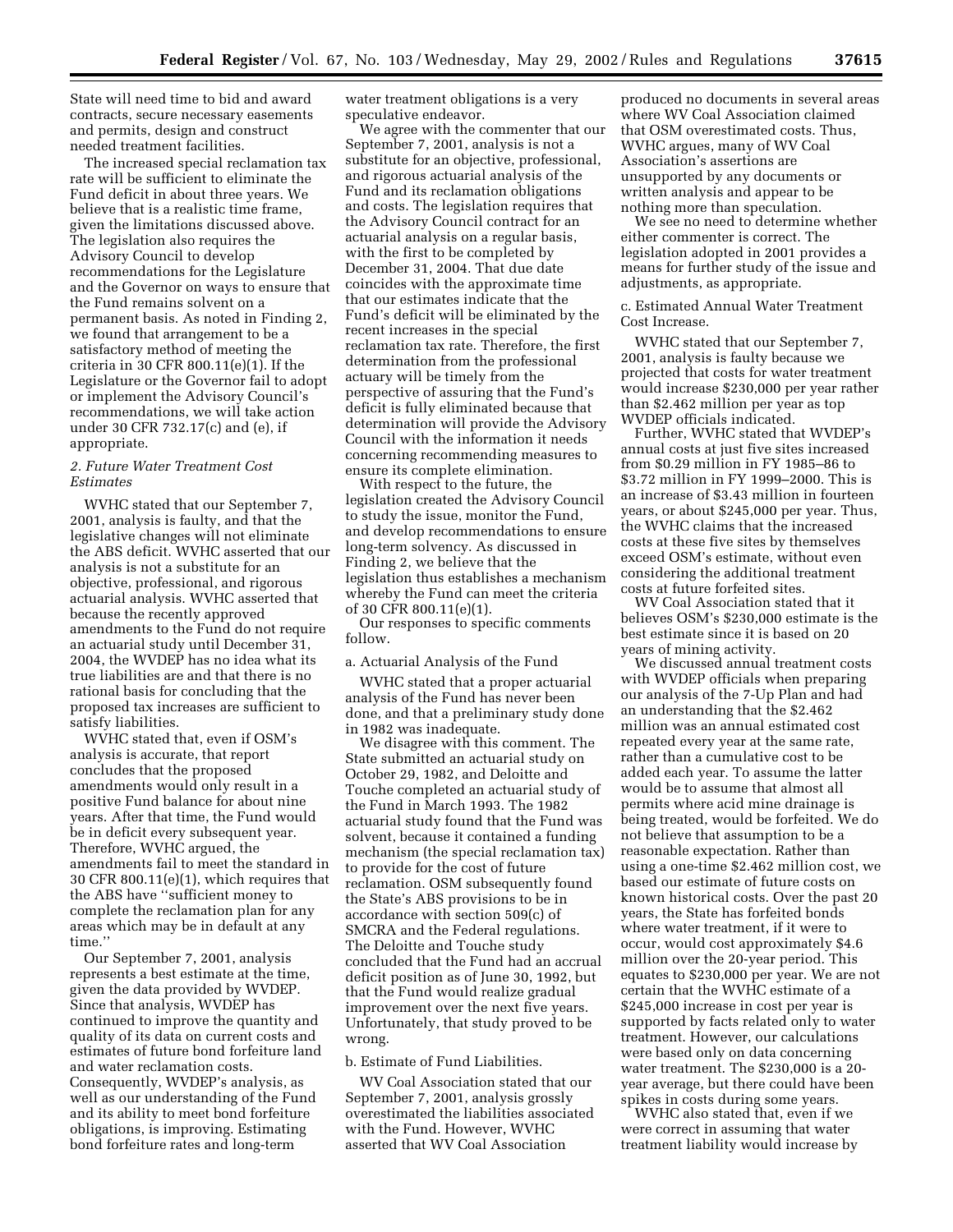\$230,000 per year, our spreadsheet does not apply that assumption. Instead, the commenter stated, we only increased the water treatment liability figure by \$230,000 in three years— 2002, 2003 and 2004.

In response, we agree that we had made this inadvertent programming error. However, even with this correction, our basic conclusion remains the same. The Fund will eliminate the deficit and retain a positive balance for a few years. We agree that a more thorough analysis is necessary to estimate costs and make long-term predictions, which is exactly what the new Advisory Council has been charged to do.

d. Trend in Number of Permits That Produce Acid Mine Drainage (AMD)

WVHC stated that we were mistaken when we stated, on page 3 of our September 7, 2001, analysis, that ''there has actually been a downward trend in the number of new permits issued that have generated water pollution over at least the last ten years (Appendix IV).'' The trend, the WVHC stated, is one of increasing numbers of active sites with AMD discharges and declining assignment of those sites to the bondforfeiture column. According to the WVHC, this creates a huge potential liability that is much worse now than it was in 1982. In addition, the WVHC asserted, the older the site, the greater the risk of bond forfeiture, since the mines are less likely to be producing coal and revenue.

In the chart to which this commenter refers, we were merely attempting to show how many of the permits issued for each year between 1982 and 1996 developed an AMD condition. The table indicates that fewer permits issued in 1996 developed AMD than did permits issued in preceding years and that there is a declining trend from 1982 to 1996. However, the commenter is correct that the universe of sites with AMD has grown since 1982 and, therefore, the reliance on historic data may not be the best tool for evaluating long-term needs. We agree that there is a need for more data and a rigorous data analysis. The State program amendment that we approved on December 28, 2001, provides for such actions through the tasks assigned to the Advisory Council.

WVHC stated that our assertion that the water treatment problem is decelerating is directly inconsistent with our statement on September 3, 1999, that ''[t]his problem is accelerating with the continued forfeiture of performance bonds that require water treatment.''

The commenter has misinterpreted our September 3, 1999, letter. The ''problem'' we referred to in that letter is the increasing inability of the Fund to meet its obligations. That is, the Fund was falling deeper into debt. We did not state, nor imply, as the comment suggests, that the rate of bond forfeiture sites requiring water treatment is increasing.

e. Comparison of OSM's Analysis With Other Studies

WVHC stated that our analysis is inconsistent with the conclusions of WVDEP's economic consultants in their draft February 2001 report entitled ''The Mountain State Clean Water Trust Fund.'' WVHC asserted that the report calculated that guaranteeing payment of future water treatment costs would require firms currently treating water to pay roughly \$35.9 million annually. In contrast, the 7-Up Plan would generate revenues of only \$20.79 million for the first three years, declining to \$8.82 million thereafter.

This comment inappropriately compares two plans that are fundamentally different and not directly comparable. The goal of the ''Mountain State Clean Water Trust Fund'' was to create a trust fund to pay for water treatment costs on active mine sites as well as for bond forfeitures. The 7-Up Plan, however, is designed to pay the reclamation and water treatment costs for only revoked permits where the forfeited bond is not sufficient to do so. The 7-Up Plan is not designed to pay the water treatment costs of sites while they are active, i.e. while they are still under a permit. The \$35.9 million water treatment cost estimate mentioned in the Trust Fund report has no direct comparison to the costs predicted in our September 7, 2001, analysis.

#### f. Analysis Reporting Methods

WVHC stated that our reporting is unconventional and makes it impossible to determine the cumulative effect of the increased tax on the Fund balance. According to the commenter, we also confused revenues with liabilities. As a result, the WVHC asserted, the net endyear balance in 2022 should be a negative \$61.42 million, rather than the negative \$7.75 million in our table.

This comment indicates a lack of understanding of the nature of water treatment. Water treatment is an operating cost that does not accumulate if the water is not treated in any given year. The only figures that should be accumulated as increasing debt are the capital costs. In any event, a cumulative negative figure is important as an indicator of when the Fund needs to be

adjusted to assure sufficient revenue for water treatment or capital construction. We concur that the new Advisory Council must gather data and evaluate the adequacy of the Fund's ability to cover water treatment.

WVHC stated that we assumed that WVDEP's water treatment liability would not increase for the first two years, and would be limited to its actual current costs of \$1.5 million. WVHC asserted that we based this assumption on the premise that WVDEP could not begin increased water treatment until more money became available from the increased special reclamation tax. However, WVHC stated, it would not take two years to generate more funds for water treatment and WVDEP has an obligation to begin reclamation of AMD within 180 days after bond forfeiture. As a result of this error, the water treatment costs in the first two years are underestimated by \$3 million. Consequently, according to the commenter, the cumulative deficit will grow to \$141.06 million by 2022, and only one year (2005) shows a surplus. In addition, Morgan Consultants stated that the data indicate that the Fund has negative balances in the first two years and therefore has no ability to complete reclamation of any bond forfeiture sites during that period.

Our assumption to limit water treatment costs to \$1.5 million in the first two years is reasonable. The \$1.5 million estimate is the State's current, actual annual operating costs. We expect this level of expenditure to continue until the increased tax revenues have had time to accumulate, and the State has had time to bid and award contracts, secure necessary easements and permits, design and construct needed treatment facilities, and begin treatment. It is not reasonable to assume that full treatment will begin immediately on all backlogged sites requiring treatment. We recognize that the current estimate of treatment costs is based on very limited data and a formula for estimating costs. WVDEP needs to collect data showing seasonal variation at sites requiring water treatment, and it must increase staff or hire contractors for site-specific designs of those treatment systems. Although WVDEP has an obligation under CSR 38–2–12.4.c. to begin reclamation within 180 days after bond forfeiture, that has not happened in all instances. However, we believe that the revisions to the State's ABS that we approved on December 28, 2001, will allow the State to eliminate that deficit and to begin treating pollutional discharges at all bond forfeiture sites. If changes in the tax rate are necessary to assure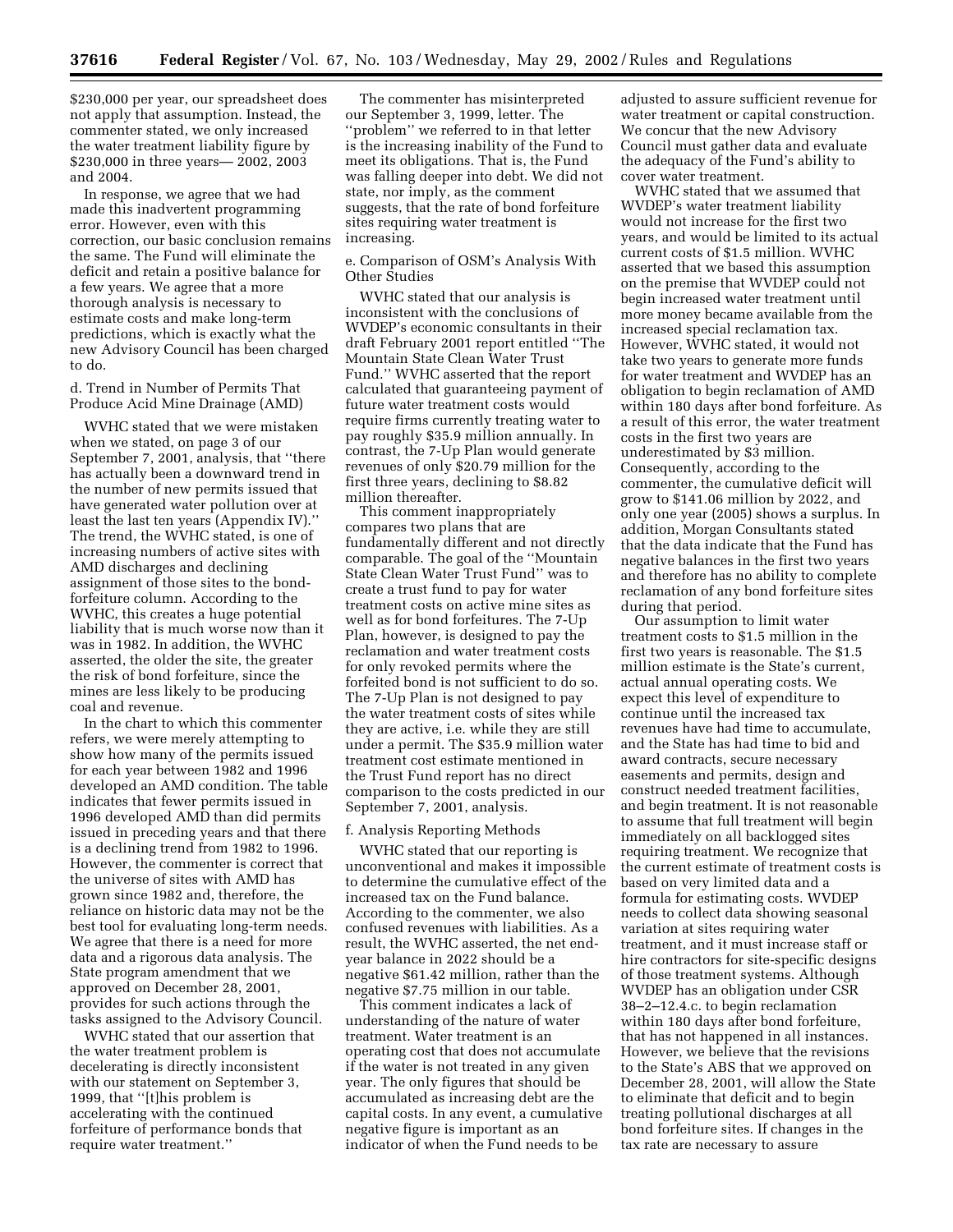elimination of the deficit, the revised ABS provides for the Advisory Council to recognize that need and to make appropriate recommendations to the Legislature and the Governor concerning needed adjustments to the special reclamation tax rate.

#### *3. Methods Used to Estimate Water Treatment Costs*

a. Cost Estimate of Reclaiming Bond Forfeiture Sites With AMD

WVHC stated that WVDEP has grossly underestimated the costs of reclaiming bond forfeiture sites with AMD. WVHC also stated that WVDEP used a methodology that its own consultant criticized as inaccurate.

WV Coal Association stated that we overestimated the capital operating costs for water treatment at bond forfeiture sites. For example, WV Coal Association stated, sediment ponds and needed roads would likely already be in place at sites where proper inspection and enforcement had mandated adherence to the mining permit. In addition, WV Coal Association stated that we over estimated the costs associated with powering water treatment systems. The majority of water treatment devices in use in West Virginia, the WV Coal Association asserted, are powered by the natural flow of water (similar to a water wheel) and require no electrical power source.

WV Coal Association argues that annual treatment costs will be reduced for two other reasons. The first reason is that ''the material that would likely lead to AMD as water leaches through the mining spoil is [typically] encapsulated on the bench area of the mine and isolated from water sources.'' The second is that ''WVDEP will rarely issue a permit where the generation of AMD is anticipated.''

In response, we acknowledge the difficulty of obtaining accurate reclamation cost estimates. Program liability cost estimates, derived from current WVDEP inventory data, are at best gross estimates that may either underestimate or overestimate the actual program liability costs. A number of factors, such as costing methodology and water quality data limitations, influence the accuracy of cost projections. Water quality data used with the inventory was obtained from the WVDEP bond forfeiture water quality database that includes analytical data from water samples collected by WVDEP staff and consultants. Water quality data can be negatively affected by insufficient samples to characterize the discharge, lack of seasonal variation data, adequacy of sampling protocol and

accuracy of flow measurements, etc. However, we believe that WVDEP's inventory data will improve significantly over time as WVDEP gains new knowledge and experience and as it identifies the costs associated with planning, developing, installing, and treating bond forfeiture sites with AMD.

b. Methodology for Determining Loadings

WVHC stated that WVDEP's method of cumulating AMD loadings is incorrect. Quoting from OSM's December 2000 draft ''Appalachian Region AMD Inventory,'' WVHC stated that ''[a]cid loading is a function of the volume of flow from the discharge times the amount of pollutants contained in the discharge.'' WVHC also stated that WVDEP assumes that treatment cost is a simple function of cumulating the product of flow times concentration across all sites, and calculating cost as a function of the total loading. However, WVHC asserted, WVDEP's own consultant has stated that because many sites use a variety or combination of chemicals depending on flow volume or quality, temperature, availability, or a host of other factors, loads and flow cannot be summed, and the entire matrix must be viewed as noncumulative.

In response, we acknowledge that each site requires its own analysis. We believe both WVDEP's and our analyses are simply methods to obtain rough cost estimates for overall planning purposes. Further refinement of actual treatment costs will take time and more sitespecific data than is currently available. WVDEP must continually update its data and collect this kind of information.

#### c. Flow Data

WVHC stated that WVDEP's flow data is incorrect. WVHC stated that WVDEP's flow data is based on single sampling events during the driest month of a record drought year. WVHC stated that at a minimum, the data should be adjusted to account for the variability of flow, and the potential for higher flows in wetter years, and therefore, higher treatment costs must be considered.

WVHC stated that WVDEP based its analysis of flow data on the 1998 AMD inventory report. Chart No. 1 in that report, WVHC stated, contains flow data for each of the 112 bond forfeiture sites, but does not total the flow of those sites. The total flow of 6,251 gallons per minute (gpm) can be calculated by simply adding the flows of the individual sites listed in Chart No. 1, WVHC stated.

WVHC stated that in contrast to the 1998 data, two other WVDEP and OSM calculations show much higher flows. WVHC asserted that as a result, WVDEP's total annual cost of water treatment at these sites is greatly underestimated.

WOPEC addressed WVHC's claim that treatment costs were seriously understated by underestimating flow. WOPEC acknowledged that, ''As illustrated in the July 2, 2002 update, there were problems with flow and quality, but these problems overstated estimated costs rather than understating these costs.'' WOPEC emphasized that any program as complex as estimating treatment liabilities will encounter details that have to be added, eliminated, or modified as the program is implemented and associated problems are identified.

The WVHC comment inappropriately compares flow data from active mines on the 1998 AMD inventory with flow data from 112 bond forfeiture sites. However, the commenter has accurately identified an initial difference of 2,501 gallons per minute between WVDEP's and our representation of total flow rates for bond forfeiture sites. We are continuing to work with WVDEP on the inventory of bond forfeiture sites with AMD. Further evaluations identified errors in the inventories resulting in flow rate adjustments by both agencies.

We have always recognized that program liability costs, derived from the inventory data, are at best a gross estimate that may either underestimate or overestimate the actual program liability cost. There are a number of factors influencing the ''absolute'' accuracy of these cost projections, primarily the costing methodology and water quality data limitations (insufficient samples to characterize the discharge, lack of seasonal variation data, adequacy of sampling protocol and accuracy of flow measurements, etc.). Consequently, we may not know the exact costs until treatment systems have been installed at each site and actual construction and operating cost data are collected and analyzed. WVDEP's revised ABS includes provisions for adjustment in the event reclamation costs are either underestimated or overestimated. The State's ABS now includes an Advisory Council that is charged with ensuring the effective, efficient, and long-term financial stability of the special reclamation program and requires an actuarial review every four years.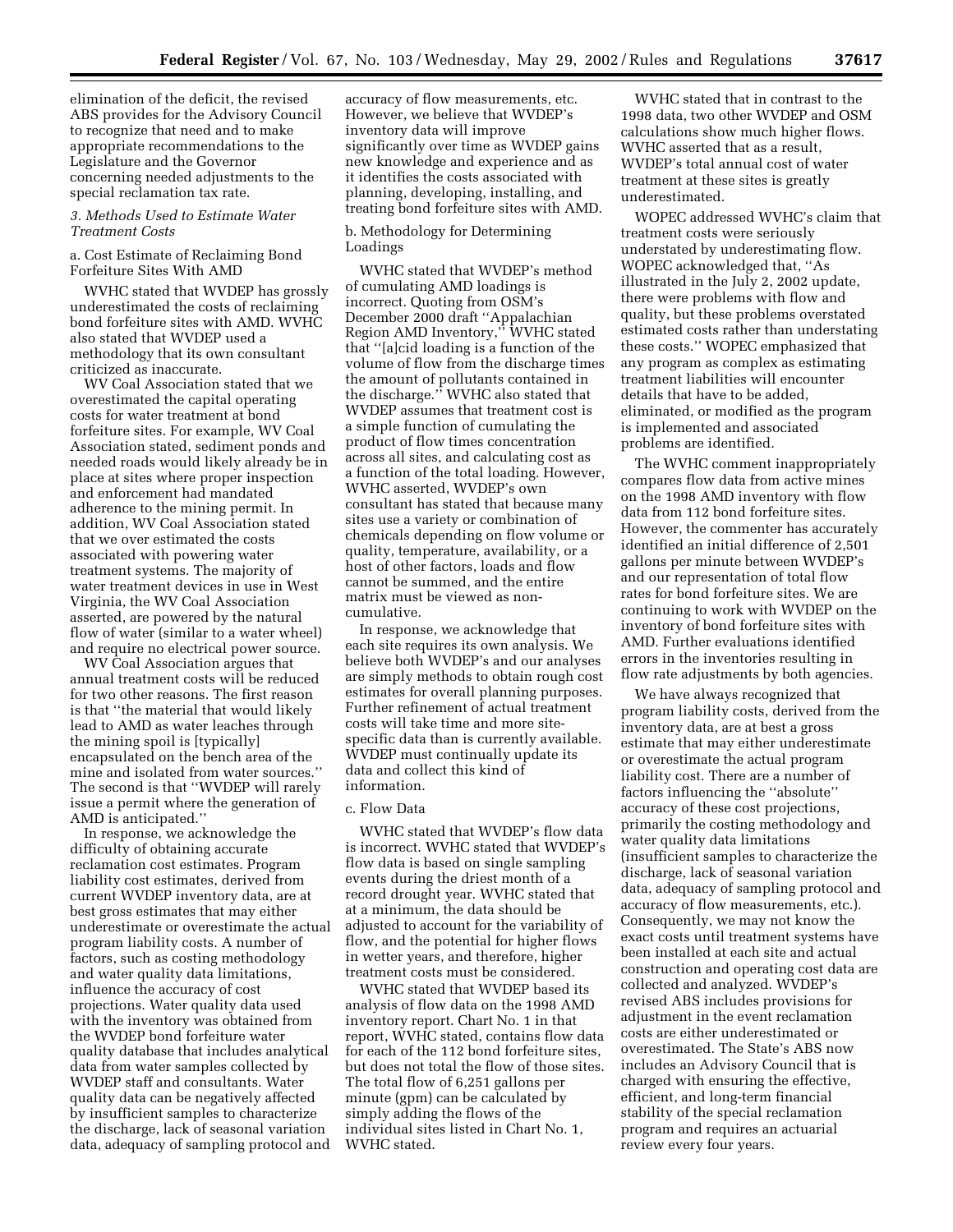d. Current WVDEP Chemical Treatment Costs

WVHC stated that WVDEP underestimated its own chemical treatment costs at five sites where WVDEP is responsible for chemical treatment by about \$1 million. WVHC stated that WVDEP listed its total cost for five sites (DLM, F&M, Omega, Royal Scot, and T&T Fuels) as \$1,540,000. The individual cost figures for each site differ greatly from WVDEP's other recent cost estimates for the same sites. For example, WVHC noted that the June 2000 WVDEP Fund balance sheet showed a total of \$2.47 million, and August 8, 2000, WVDEP Fund Water Quality Efforts and Plans showed a total of \$2.65 million for these five sites. Since annual operating costs are the major factor driving long-term costs, WVHC stated, the result is a huge underestimation of liability. WVHC also stated that other WVDEP information indicates that the State seriously underestimated the assumed water treatment costs for the T&T Fuels site.

WV Coal Association responded by stating that WVHC is incorrect in its assertion that the current cost estimates for treating AMD at the sites discussed above is \$1 million per year less than other recent estimates. The lower number, WV Coal Association maintains, does not represent an estimate but is WVDEP's actual costs. Further, WV Coal Association notes that the F&M site is funded by a private trust with \$3.8 million in assets.

We disagree with the comment that WVDEP has underestimated its water treatment costs at the five sites referred in the comment. WVDEP maintains expense records for all bond forfeiture sites where chemical treatment is conducted. WVDEP's most current annual treatment costs for those sites are \$1,540,000. Although WVDEP included water treatment costs for F&M at \$200,000, those costs are actually being reimbursed through a trust fund administered by a local watershed group and consequently, upon reimbursement, do not represent a liability to the Fund. The current water treatment costs at the T&T Fuels site are \$400,000. We believe that some of the costs identified by the commenter include both operating and capital construction costs for the bond forfeiture sites mentioned above.

# e. Water Treatment Costs at Active Permits

WVHC stated that OSM and WVDEP have underestimated actual treatment costs at active mine sites with AMD. WVHC asserted that OSM and WVDEP state that actual treatment costs at active mine sites with AMD are no more than about \$25 million. In contrast, WVHC asserted, WVDEP's own consultant has stated:

Using historic State expenditures as a standard, industry spends at least \$30 million per year neutralizing acidity in West Virginia. Capital-intensive, high-volume plants designed to deal with large alkaline flows laden with iron and difficult manganese sites suggest the total bill to industry exceeds \$60 million.

WVHC asserted that WVDEP chose to use a simplified model for estimating treatment costs at active sites rather than obtaining all current actual costs from industry. As a result, WVHC asserted, OSM and WVDEP have ignored available or obtainable data and instead used a methodology that likely underestimates actual costs. WVHC further asserted that to the extent that WVDEP's consultant, WOPEC, used actual cost data from some industry sites, WVDEP did not verify that data and does not know where it came from or how it was obtained.

WOPEC responded to these assertions. WOPEC stated that actual cost data was used in estimating annual treatment costs and that, based on its experience, this data was quite reliable. In its December 17, 2001, report, WOPEC stated that in developing a general methodology, WVDEP obtained actual treatment costs from numerous coal companies that covered 95 individual treatment sites. This was then supplemented with actual costs from 22 treatment sites currently operated by the WVDEP. The costs for these sites were then used to determine the annual cost per ton of loading for acidity, iron, and manganese. WOPEC also noted that, as seen in the December 17, 2001, report, actual costs were utilized in projecting annual estimated treatment costs. WOPEC stated that OSM did not utilize loading and actual operator treatment costs to produce its annual estimated costs, but instead utilized a modified version of the Tetra Tech methodology, which produced nearly the same estimated annual treatment costs as the WVDEP estimate.

WVDEP and OSM independently conducted treatment cost calculations for active mines and arrived at cost estimates of \$25,600,000 and \$24,990,761, respectively. Although we relied on a computer program to run estimated costs, WVDEP hired a consultant, WOPEC, to assist in developing its estimated annual treatment costs. The consultant used actual treatment costs supplied by the coal industry, as well other State treatment costs to develop a method to calculate costs. These costing

methodologies are explained in Appendix I of the Report. Both models are conservative. That is, both models probably provide higher projected cost estimates than necessary, because sites are included in the inventory that will not actually require long-term water treatment after land reclamation is completed. Also, the estimates include a significant cost component for pumped discharges that are associated with active mines that are likely to have smaller discharges after mining. Both WVDEP's and our costs were limited to annual treatment and did not include capital construction costs. It is not clear, however, whether the \$30—\$60 million cost range that WVHC referred to is adequately supported by data, and it is not clear whether these costs are for treatment only or are intended to include both capital construction and operating costs. Therefore, we find that there is insufficient justification for use of WVHC's \$30—\$60 million estimate in place of the cost estimates that both we and WVDEP developed.

#### f. Costs of Treating to Effluent Standards

WVHC asserted that WVDEP understated water treatment costs by including costs at sites that are violating required effluent standards. WVHC stated that WVDEP's analysis is based on the assumption that existing sites that are treating AMD are complying with required effluent standards under the Clean Water Act. WVHC stated that, in an October 2001, slide presentation produced by OSM in response to the WVHC's document requests in the pending citizen suit, OSM stated that it downloaded records of effluent violations at bond forfeiture sites from WVDEP's Environmental Resources Information System (ERIS) database. From these records, WVHC stated, OSM determined that 46 sites were producing AMD that was causing violations of effluent limits under the Clean Water Act. WVHC stated that those permits with violations include T&T Fuels and Royal Scot Minerals, which are two of the sites where WVDEP is responsible for chemical treatment. Yet, WVHC asserted, WVDEP has based its treatment costs at those sites on existing treatment levels, not on the costs needed to comply with required effluent limits. WVHC stated that WVDEP's proposal is therefore inadequate because it fails to take account of the cost of treating acid mine drainage to Clean Water Act effluent standards.

In response, we acknowledge that treatment costs may go up for any sites not meeting Clean Water Act standards. We have not completed detailed analyses of the sites to determine if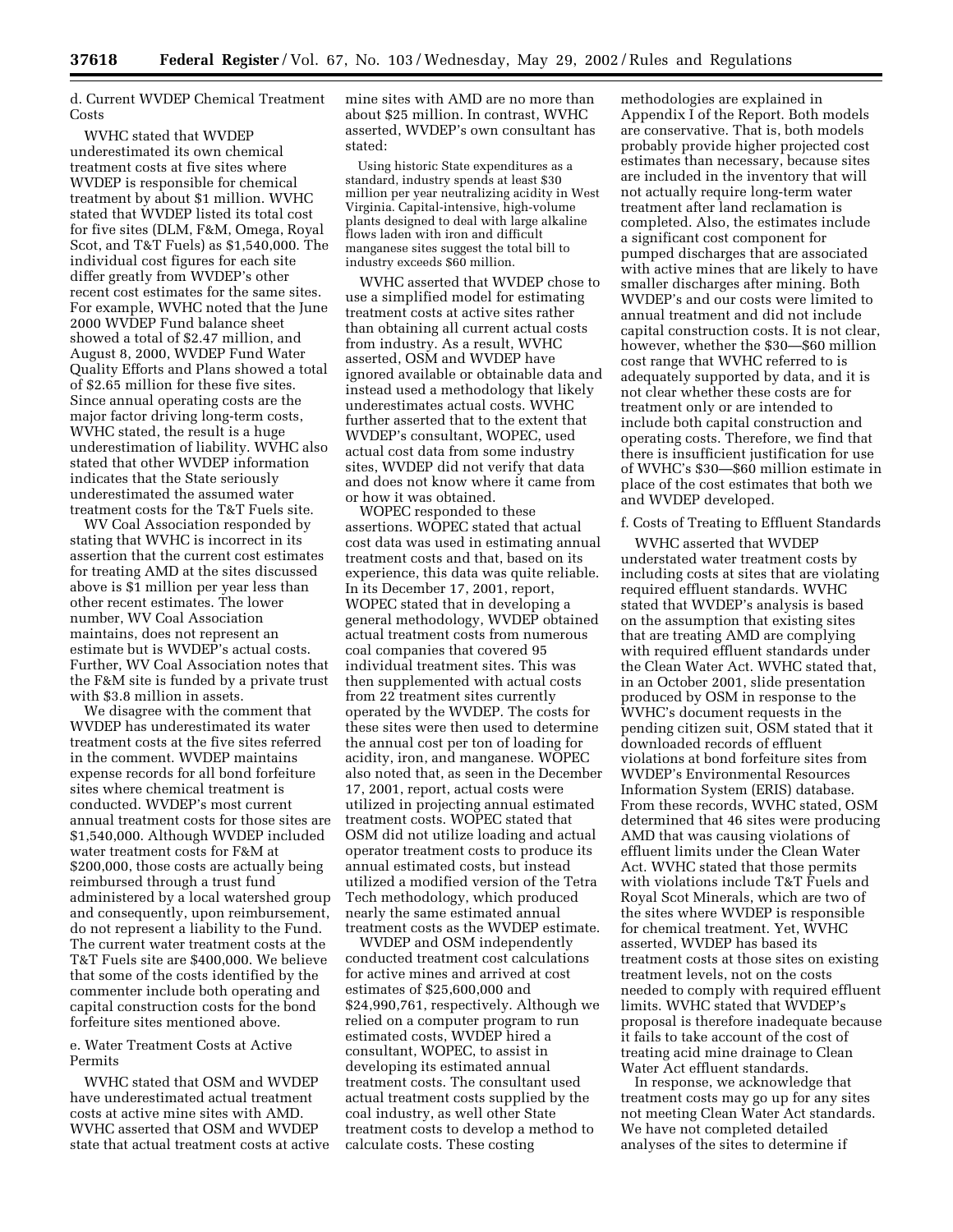these exceptions are caused by site or technological limitations that would have a significant bearing on costs. Again, we were only doing a model analysis to obtain gross cost estimates for the entire universe of pollutional discharges at bond forfeiture sites. The State will continue to refine these data, to fully account for the costs of treating AMD to Clean Water Act effluent standards.

# g. Passive Water Treatment Costs

WVHC stated that WVDEP improperly limited treatment costs to the costs of passive treatment. WVHC stated that to be effective on a long-term and permanent basis, treatment costs must consider the cost of constructing treatment facilities and using chemical treatment for such discharges.

WOPEC responded to WVHC's assertion that treatment costs were limited to the costs of passive treatment systems by stating that the assertion was absolutely false and that:

absolutely no passive treatment methods or costs [were] used whatsoever in my projection of estimated annual treatment costs for the Active Permits or the Bond Forfeiture permits. All cost data was derived from active type treatment systems utilizing some form of chemical treatment.

We have no evidence that would lead us to conclude that WVDEP limited its treatment costs to the costs of passive treatment systems. However, passive systems may be used if sufficient funds are provided for their continued maintenance and replacement as long as treatment is necessary on bond forfeiture sites.

h. Removal of Sites From AMD Inventory

WVHC stated that OSM and WVDEP improperly deleted active sites from its AMD inventory.

We disagree. The commenter provides no basis for this allegation. We only deleted a site from the active inventory if it was found to have no pollutional discharges, or it was moved to the bond forfeiture inventory if the permit was revoked. The OSM/WVDEP inventory effort began by including all permanent program bond forfeiture permits listed in the WVDEP Bond Forfeiture Permits Database that were shown to have ''yes'' in the AMD field of that database. That review identified 219 permits with AMD from a total of 1,695 bond forfeited permanent program, interim program and pre-law coal mining permits. After several months of discussions and permit file and field reviews, WVDEP and OSM agreed to a revised listing of permits to be included on the AMD inventory. Questionable

sites were retained on the inventory. This was to ensure that such sites would not be eliminated from the inventory if they could eventually become a future AMD liability to the Fund. The water quality consideration used to determine retention on the inventory was based on the required effluent limitation standards for the site when it was active. This inventory effort actually increased the total number of permits from the listing that WVDEP had previously identified as bond forfeiture sites requiring treatment.

WVDEP has since prioritized the inventory and designated many of the questionable permits as insignificant discharges not requiring treatment. We entered into a work plan agreement with WVDEP to evaluate, during 2002, all those permits (26) to determine if WVDEP's designation is correct and whether or not the permits should be retained on the inventory. The 2002 work plan also includes an analysis of the remaining permanent program permits included in the bond forfeiture permits database (1,695 permits) that show a ''No'' or were left blank in the AMD field of the database. We believe that our overall approach in developing the inventory is very reasonable and complete, and we did not eliminate permits from the inventory with disregard for future liability as portrayed by the commenter.

WVHC stated that in October 2001, OSM and WVDEP signed a ''Detailed Oversight Evaluation Work Plan'' for Evaluation Year 2001, which states:

While developing OSM's Regional AMD Inventory with WVDEP, 112 sites were removed from WVDEP's 1998 Active Mine Drainage Inventory due to insufficient water quantity or quality information.

Thus, WVHC stated, OSM and WVDEP failed to analyze these 112 sites and assumed that they pose no risk of future AMD liability. A more realistic assumption, WVHC stated, is that these sites will produce AMD and become a Fund liability at the same historical rate as other sites.

In response, we note that the 112 sites or records (80 permits) that were removed from the 1998 Active Mine Drainage Inventory were removed only after appropriate consideration. Nine of the 80 permits had been revoked and are now the responsibility of the Special Reclamation Program. Forty-nine permits had received a Federal inspection with no indication of water quality problems. The violation history for each of the remaining 22 permits was checked to determine whether effluent limitation violations had ever been issued. Seven permits were

identified as having past effluent limitation violations. Those seven permits are part of our oversight for 2002 and will be evaluated in the field this year.

WVHC stated that the ''Detailed Oversight Evaluation Work Plan'' for Evaluation Year 2001 also states:

Of the 918 permanent program permits that had been forfeited when this effort started, OSM and WVDEP focused on 219 permits where the WVDEP had recorded in its ''permits'' database that at one time produced AMD. OSM and WVDEP reached consensus that 148 of the 219 permits should continue to appear on an AMD inventory. For the remaining 699 permanent program permits, OSM proposes to conduct a spot check to achieve a level of confidence that none of the 699 permits generate AMD.

Thus, WVHC stated, OSM and WVDEP excluded these permits from its analysis and assumed that these permits would not become a future liability to the Fund. WVHC stated that according to a draft OSM memorandum, WVDEP also refused to assist OSM in validating or refining the AMD bond forfeiture inventory for any permit where the Special Reclamation Program database showed that land reclamation had been completed.

We disagree with the commenter's assertion that we improperly assumed that none of these permits would produce AMD and become a Fund liability and, therefore, should have included them in the analysis. We found in our analysis of the WVDEP Bond Forfeiture Permit and Water Quality databases that WVDEP has been conducting an aggressive water sampling program at bond forfeiture sites since 1990. Despite statements in the draft OSM memorandum, the State has recently been working with OSM on gathering data for any bond forfeiture site with a pollutional discharge. The WVDEP has devoted an exceptional amount of time and effort to sampling water at permits with bond forfeiture (including interim permits). The extensive water quality work that WVDEP has performed at these sites provided us confidence that the WVDEP had accurately identified the majority, if not all, permanent program bond forfeiture permits with AMD. However, due to our oversight responsibilities, we propose to spot check the remaining 699 permits. Given our experience to date, we do not anticipate finding any discrepancies during this review that would alter WVDEP's original analysis.

WVHC also stated that the Oversight Plan also states:

During the cooperative development of the Bond Forfeiture AMD Inventory in 2000/ 2001, WVDEP identified 54 permits where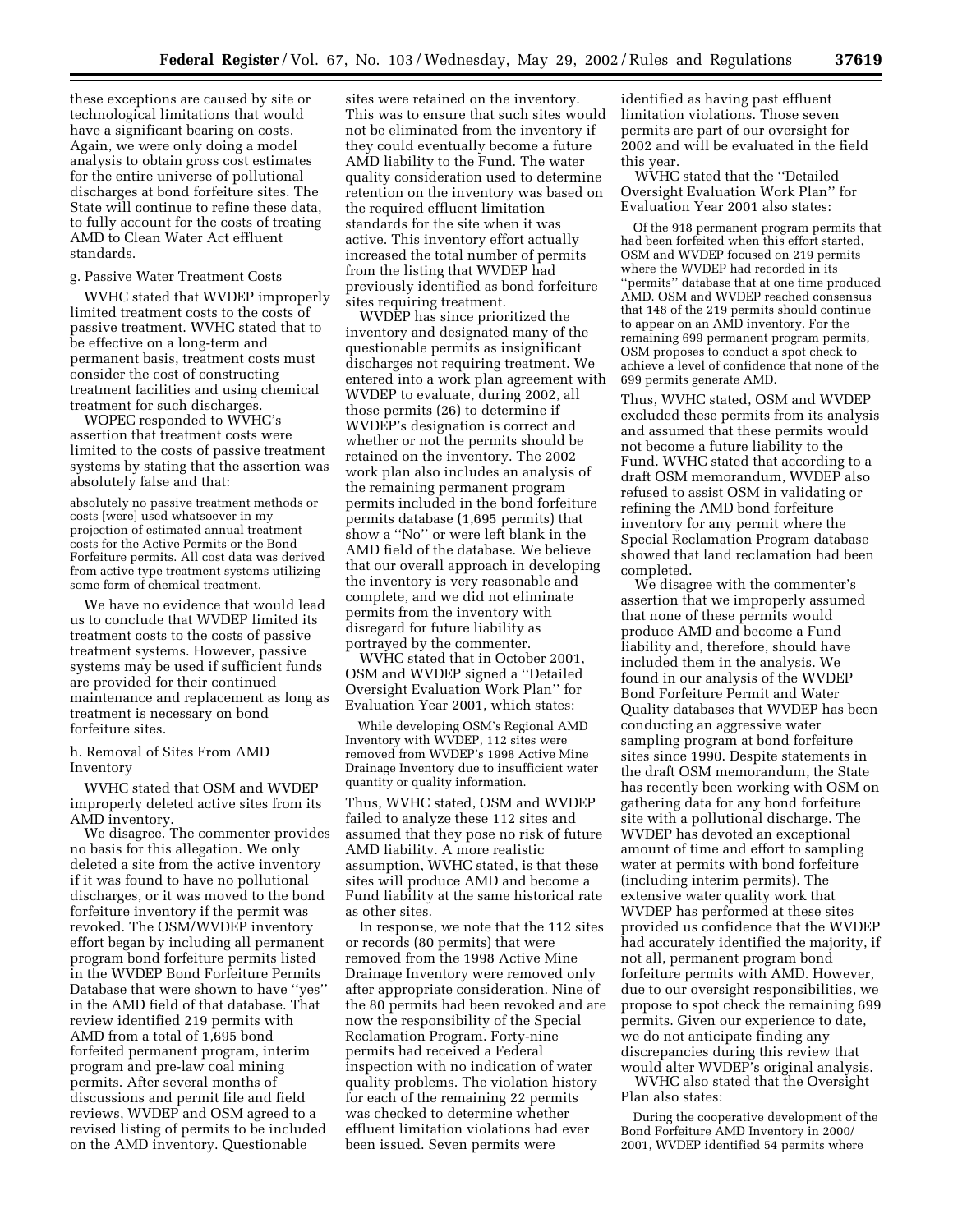the reclamation liability analysis, including water quality, had not been completed, but AMD was a concern. The WVDEP agreed that all 54 sites should be included on the Bond Forfeiture AMD Inventory and site-specific information be collected by WVDEP and provided for the Inventory. That information was not available for 11 of the 54 permits at the end of the Inventory effort.

WVHC stated that OSM and WVDEP excluded those 11 permits from the analysis because of the optimistic assumption that they would not become a liability to the Fund. According to the commenter, a more realistic assumption is that these sites will become liabilities to the Fund at the same historical rate as other sites.

The 11 permits were not excluded from the cost calculations. A default cost was initially used pending updated water quality information from WVDEP, which will allow for the estimation of site-specific water treatment costs.

i. OSM's Consultant's (Tetra Tech) Analysis

WVHC stated that, in its August 24, 2000 ''Final Report on the Contingency Costs of Long-Term Treatment of Mine Drainage,'' OSM's consultant, Tetra Tech, calculated that the long-term costs of treatment of AMD at forfeited mine sites in West Virginia would be \$2,643,099,976 after fifty years. In contrast, WVHC stated, WVDEP calculates that its annual liability for AMD treatment will be less than \$10 million per year after twenty years. After fifty years, the cumulative liability based on this annual rate would be less than \$500,000,000. WVHC stated that this is less than one-fifth of the Tetra Tech figure. WVHC asserted that WVDEP and OSM have failed to reconcile WVDEP's analysis with Tetra Tech's analysis.

WOPEC responded to the comment that WVDEP and OSM have failed to reconcile WVDEP's analysis with Tetra Tech's analysis by pointing out that Tetra Tech relied upon the methodology used to estimate treatment costs for Superfund sites. According to the commenter, that methodology does not translate well to treatment of pollutional discharges from coal mines.

We disagree with the commenter's assertion that we failed to reconcile WVDEP's analysis with Tetra Tech's analysis. There is nothing to reconcile, because the Tetra Tech analysis was not intended to produce a valid cost for water treatment. In its August 4, 2000, ''Final Report on the Contingency Cost of Long-Term Treatment of Mine Drainage,'' Tetra Tech states that its calculations were ''illustrative of the use of a methodology,'' but cautioned that

''they did not reflect final determinations of unfunded costs.'' In other words, Tetra Tech was demonstrating how to use its methodology, but it was using hypothetical data to do so. The Tetra Tech report advises OSM not to use the examples contained within the report as cost projections for AMD treatment. The Tetra Tech report in question was done prior to the completion of the OSM inventory that shows that costs for all active sites do not exceed \$25 million per year, and only a portion of those sites are likely to be forfeited in the future. The report used examples of treatment costs that do not reflect current estimates.

# *4. Future Land Reclamation Costs*

a. Actual Land Reclamation Cost Estimate

WVHC stated that OSM and WVDEP grossly underestimated West Virginia's unfunded liabilities for land reclamation at bond forfeiture sites. WVHC stated that WVDEP's estimated \$27.9 million liability for land reclamation works out to only \$2,558 per acre, based on 304 permits that contain 10,902 disturbed acres. WVHC stated that WVDEP's current land reclamation costs are \$5,400 per acre for poor reclamation. The commenter stated that WVDEP's reclamation costs on forfeiture sites were \$2,820 per acre in 1994—the lowest per acre cost in the history of the program, and in the twelve months ending June 30, 1995 were \$4,214 per acre statewide.

In contrast, the WV Coal Association stated that several of the land reclamation estimates appear excessive. On some sites, the WV Coal Association asserted, land reclamation has been completed with final regrading and revegetation work in place. WV Coal Association also stated that we failed to account for the sites where remining operations will eliminate environmental liabilities altogether, and at no cost to the Fund. WV Coal Association pointed out that a recent rulemaking by the U.S. Environmental Protection Agency extends incentives to remine sites to operations extracting coal from sites forfeited since 1977. WV Coal Association stated that many of the permits listed on the Fund inventory were revoked and bond forfeited for minor infractions such as failure to renew or failure to maintain proper insurance. The commenter also stated that most recent WVDEP reclamation costs are from large sites and, therefore, are not representative of all sites.

We believe that, at the time of our analysis, the estimated land reclamation liabilities listed in the analysis represented the best estimate available of the expenditure necessary to complete reclamation of those sites. We recognize that the source of that information is not without deficiencies. However, because it is the best information available, we have used it in evaluating the entire system. Individual discrepancies would not alter the findings that we made concerning the State's amendment. The Advisory Council will consider the reliability of that data in developing its recommendations.

The existing land reclamation liabilities of the Fund are estimated to be \$27.9 million. At the time of our analysis, Fund data indicate that \$13.5 million dollars had already been spent at 83 of the 304 sites. Although we cannot state exactly what has been expended, we know that the total amount that the Fund has or expects to expend on these sites is approximately \$41.4 million. If that were applied to the disturbed acres, the per acre figure becomes approximately \$3,800 (\$27.9 million  $+$  \$13.5 million divided by 10,901 acres) rather than \$2,558.

Not all of the 10,901 acres listed as disturbed acres require backfilling and grading, which is the most expensive component of land reclamation. In fact, we are aware that in some cases the disturbed acreage figure is a carryover from the inspection and enforcement estimate of the portion of the permit that had been disturbed without reduction for any reclamation completed by the operator. The WVDEP does not necessarily revise the disturbed acreage data until it is ready to contract the site for reclamation and have an accurate measurement. Therefore, dividing the total liability amount by the disturbed acreage figure does not provide an accurate cost per acre cost estimate.

All of these projections are estimates. The revised ABS includes periodic review by the multi-interest Advisory Council, which will have the benefit of determinations provided by a professional actuary, to evaluate the need for future adjustments to the Fund. The WVDEP has spent considerable effort to redesign the data management system that it is using for the Fund and that effort should result in a system that will provide accurate, conclusive information that can be used for analysis and management decisions.

WV Coal Association stated that recently implemented changes to West Virginia's mining program will reduce the liability associated with a bond forfeiture site. For example, new regulations associated with excess spoil minimization, approximate original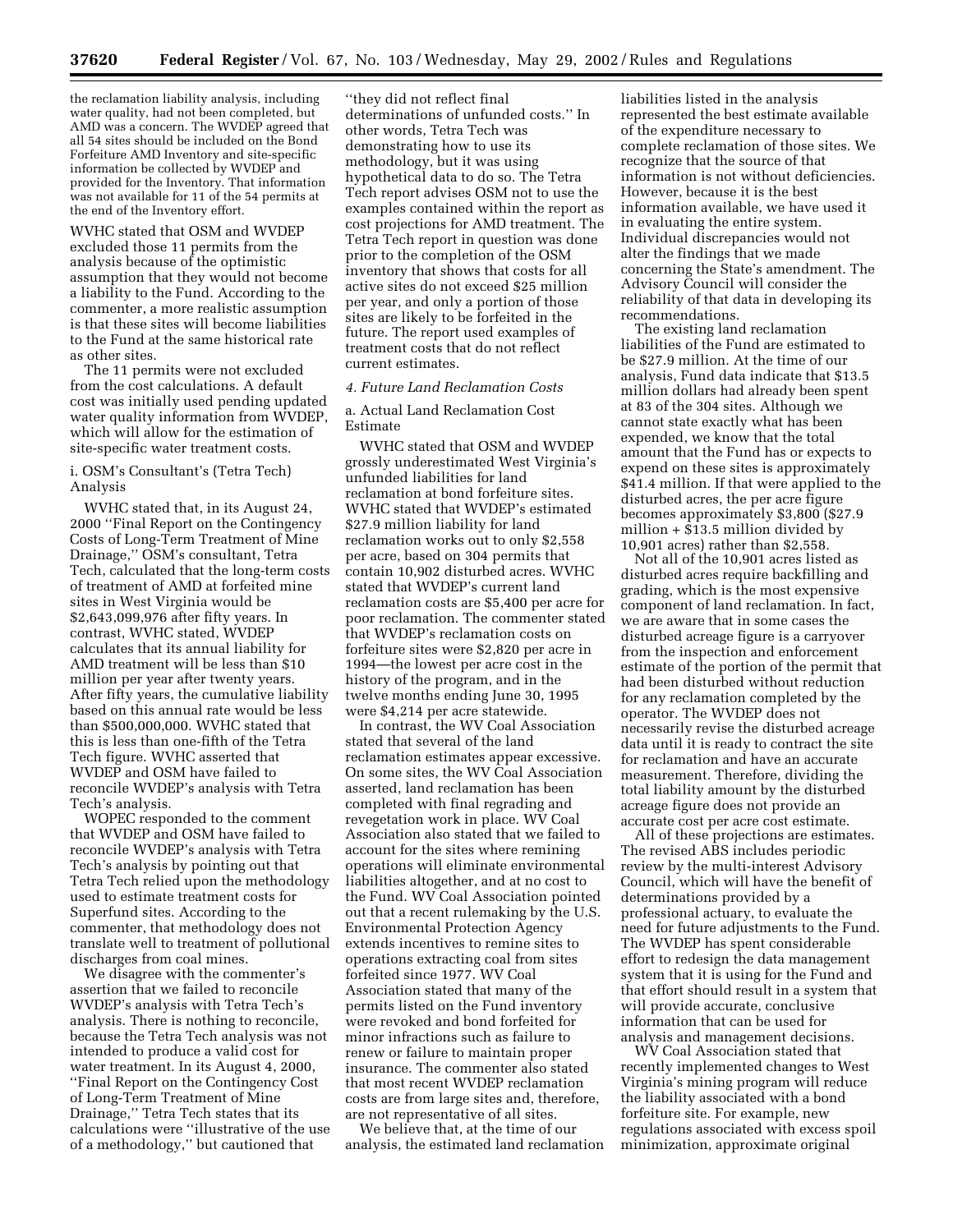contour (AOC) restoration, and contemporaneous reclamation will reduce the amount of disturbance. In addition, WV Coal Association stated, a properly maintained inspection and enforcement program should not only reduce the liability of a given site, but should prevent bond forfeiture totally. WV Coal Association asserted that, at any given time during the life of the mining operation, only one-third of the permit should be disturbed, thus effectively increasing the amount of bond available in the event of forfeiture by three times the original amount.

In response, we agree with WV Coal Association's comment that a properly implemented inspection and enforcement program and close adherence with the State's excess spoil, AOC, and contemporaneous reclamation rules should reduce the amount of unreclaimed disturbed area and, therefore, the potential reclamation costs in the event of bond forfeiture (although it will not prevent bond forfeiture, contrary to the commenter's allegations). However, the WV Coal Association failed to mention that only mountaintop removal mining operations are subject to the requirement that only one-third of the permit area be disturbed at any given time. Furthermore, there are other provisions within the State's rules that, under certain circumstances, would allow for the approval of larger disturbances involving mountaintop removal and multiple seam mining operations. Therefore, while relevant, we do not believe that these observations warrant special consideration in the analysis of the West Virginia ABS.

If reclamation costs are lower, the Advisory Council has the authority to recommend appropriate Fund adjustments to the Legislature and the Governor. We agree that the ideal program that all States should strive to achieve would be one that prevents the occurrence of bond forfeitures. Unfortunately, we do not believe that the total elimination of future bond forfeitures is a realistic expectation, and we must plan accordingly.

WV Coal Association stated that several of the permits listed in the forfeiture inventory also appear to qualify for AML funds and should be removed from the Fund inventory.

We do not believe that there are any AML eligible sites requiring reclamation under the Fund. However, if there are any, WVDEP should identify those sites and, based on its approved program, determine if they should be removed from the inventory.

# b. Cost of Reclamation at Four Sites

WVHC stated that WVDEP's reclamation costs at three sites (\$2.3 million at the Omega site, an additional \$2.9 million at the T&T site, and \$25 million at the Royal Scot site) exceed the WVDEP's \$27.9 million estimate for all land reclamation. These three sites combined, therefore, exceed \$27.9 million by themselves, without considering any of the other 110 bond forfeiture sites on the list.

WVHC further stated that a State official testified that this has not fixed the problems at the Royal Scot site. Fixing the problems at Royal Scot would cost either (1) \$25 million in onetime capital costs for a complete fix; or (2) \$6.5 million in capital costs for land reclamation and \$30,000 to \$40,000 per month in perpetual operating costs for water treatment. This translates to \$360,000 to \$480,000 per year, much higher than the \$250,000 WVDEP assumed. Furthermore, the \$25 million in capital costs for this one site alone approaches the total estimated costs for all existing bond forfeiture sites in the state, which WVDEP estimated at \$27.89 million. In the WVDEP's spreadsheet, the total land reclamation liability for all Royal Scot sites amounts to only \$6,222,631.

Additionally, WVHC stated, WVDEP has estimated that the cost of land reclamation for a small mountaintop removal mine that recently forfeited its bond (Quintain) will be more than \$15,000.00 per acre. Because the Quintain mine was permitted before the requirements of the *Bragg* consent decree went into effect, the \$15,000 per acre reclamation costs are significantly lower for that mine than such costs will be post-*Bragg*. WVHC stated that WVDEP's land reclamation estimate is therefore far too low, even before the more expensive reclamation requirements resulting from *Bragg* are included in the cost calculations.

The liability figures discussed in this comment point out the difficulties encountered when parties try to quantify the liabilities of the Fund. The \$2.3 million reclamation liability for the Omega site and the \$2.9 million for the T&T site noted in the comment are not the remaining land reclamation liabilities. All land reclamation at the Omega site has been completed. The land reclamation liability for the T&T site is \$105,000 and \$6.2 million for the Royal Scot sites.

WV Coal Association noted what it believes are discrepancies between WVHC statements on cost estimates and those of a State official's testimony.

We believe that these differences of opinion serve to emphasize the importance of WVDEP's current efforts to improve the quantity and quality of its Fund inventory data. The Quintain forfeiture site was included in the inventory. However, our cost projections did not include a special analysis of mountaintop removal mining permit failures. Nor have we conducted a study of the effects of the permitting requirements related to the consent decree resulting from the Bragg litigation on the expected costs to complete reclamation in the event of bond forfeiture. While it is logical that the reclamation costs to an operator of a mine operating under those criteria would be increased, the cost to the Fund to complete reclamation of such a site in the event of bond forfeiture might not be as significantly impacted due to constraints such as limits on extent of disturbed area and spoil placement. Furthermore, the post-Bragg standards would only apply to those mine sites that were permitted under the new requirements or modified and forfeited after they went into effect. As we stated above, we believe that West Virginia has put in place an ABS, including increased special reclamation tax rates, the Advisory Council, and the recurring actuarial determinations, that will provide the State with the means to fully evaluate and manage the Fund, its current reclamation obligations, and estimates of future bond forfeiture rates and reclamation cost obligations, so that the State can fully meet those demands.

c. \$3.9 Million Land Reclamation Cost Estimate

WVHC stated that the ''Last 3 Yr. Average net land liability'' figure of \$3.9 million was based on the difference between the bond amounts for forfeited sites during the last three years (1998– 2000), and the estimated land reclamation liability for those sites. This figure represents the liability for future land reclamation at active sites that forfeit their bonds in the future. In calculating this figure, WVHC stated, the State official ''didn't project any cost for active permits for land reclamation,'' and ''didn't consider [the possible] bankruptcy of any company.'' Morgan Consultants also provides a detailed review of specific companies as further indications of the risk of failure.

Morgan Consultants stated that WVDEP has provided no analysis or justification for the use of the \$3.9 million value. Morgan Consultants stated that nowhere in the supporting data or in the OSM review is there any calculation of the liability associated with the existing permits in West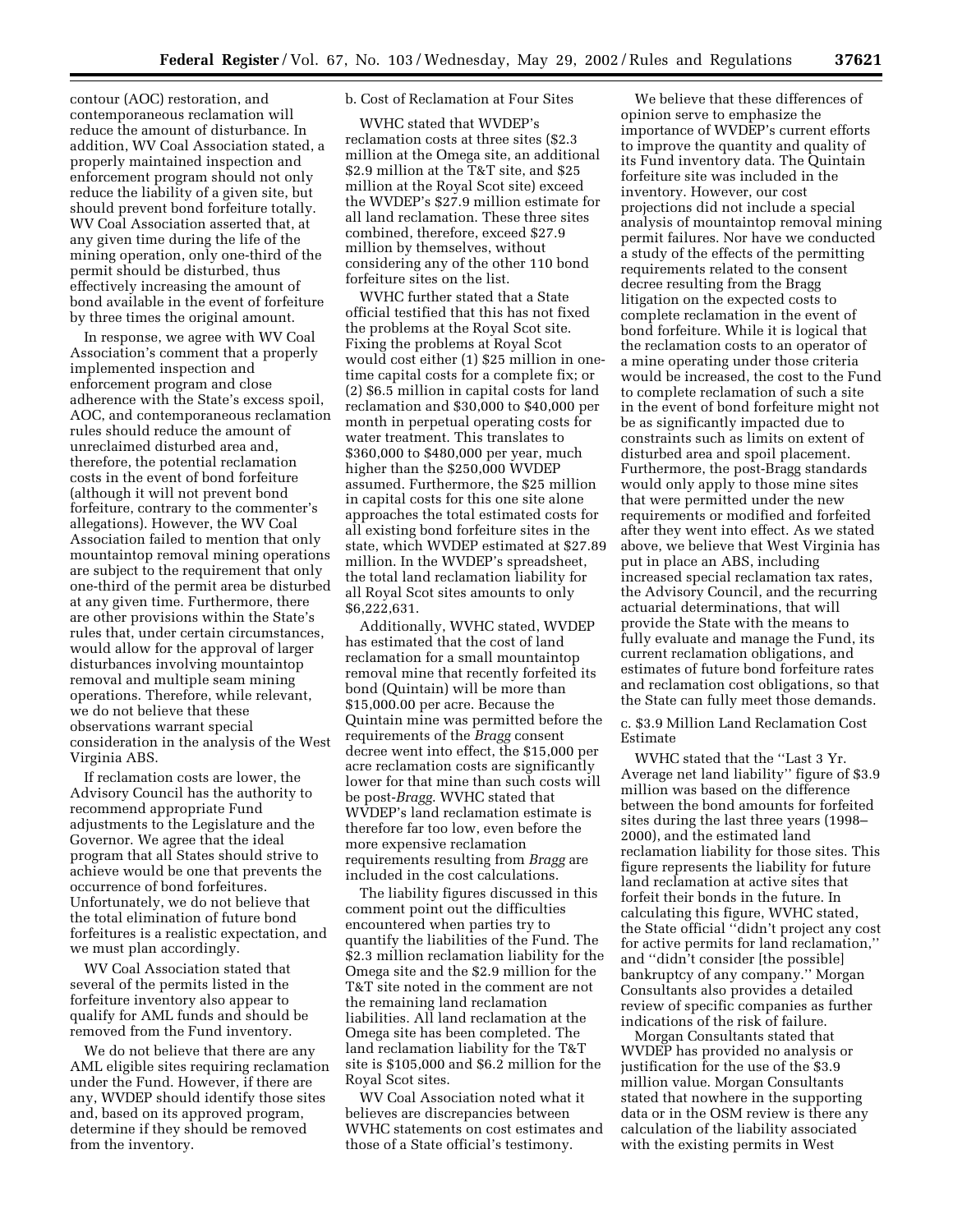Virginia. Therefore, WVDEP can make no informed representation of the current reclamation liability.

Morgan Consultants stated that the use of the \$3.9 million value for annual reclamation costs is totally inadequate and not supported by WVDEP's own data ''as the current reclamation liability for land reclamation consists of about \$27.9 million.'' According to the commenter, ''the accrual of such a significant historic liability is clear evidence that WVDEP does not initiate reclamation efforts to reclaim the site in accordance with the reclamation plan within the required 180 day period.'' The commenter also claimed that the inadequacy of the \$3.9 million estimate is further evidenced by comparison to WVDEP's own estimate of the liability associated with the reclamation of the 46 permits revoked in 2000. WVDEP estimated reclamation costs for those sites at \$6.21 million.

We agree that WVDEP did not provide a detailed analysis in support of the estimated \$3.9 million shortfall for land reclamation. WVDEP advised that it arrived at this amount by using the estimated liability for bond forfeiture sites during calendar years 1998, 1999, and 2000, that were on the listing of land liability sites and adding 10 percent for inflation. We found this estimate to be reasonable based on an earlier OSM/WVDEP study. The June 1999 joint OSM/WVDEP Phase II Report of the West Virginia ABS had a similar table for a five-year period coinciding with State fiscal years beginning in July 1992. The shortfalls for those years were \$4.7 million, \$6.6 million, \$6.1 million, \$2.3 million and \$1.7 million with an average shortfall of \$4.3 million. Therefore, we believe the State's estimated \$3.9 million shortfall is reasonable because it doesn't vary significantly from our estimate of \$4.3 million.

The ''Last 3 Yr. Average net land liability'' is the difference between the amount of the bond and the accrued liability for the permits revoked during a one-year period based on an average of the last three years. Such a projection uses historical data for both the forfeiture rate that would add bond forfeiture revenues to the Fund and for the liability or amount of money that must be expended from the Fund to complete the reclamation of the sites. The difference between these is the revenue shortfall that must come from a source other than the forfeited bonds. The cost of reclaiming active mines and bankruptcies are all considered based on the historical record of bond forfeiture rates and reclamation costs. We believe that the historical bond

forfeiture rate on an annual basis is a good reference for projecting future forfeiture rates and, consequently, liabilities.

d. Historical Costs Used for Estimates

Morgan Consultants stated that the information provided by the WVDEP does not provide any data of permit defaults and bond forfeiture data by year for the last ten years, even though this information is critical for the definition of the historic trends.

We agree that WVDEP did not provide the data suggested by the commenter. However, State data show that the following number of bonds were forfeited from 1996 through 2001: 1996—52, 1997—35, 1998—31, 1999— 26, 2000–61, and 2001—38. The Phase II Report mentioned above also has a summary showing the number of bond forfeitures that covered the five-year period from July 1992 through June 1997. The number of bonds forfeited during those State fiscal years were: 1992 to 1993 = 94; 1993 to 1994 = 94; 1994 to  $1995 = 122$ ;  $1995 - 1996 = 60$ ; and 1996 to 1997 = 53. Although the exact data mentioned is not available, there is historical data available with regard to the number of sites and revenues needed.

Morgan Consultants stated that review of data supporting the WVDEP ABS does not indicate any analysis of the average disturbed area per permit for those permits placed in bond forfeiture per year for each of the last 10 years. WVHC stated that WVDEP does not provide any analysis of size of the current permits. Without these data, WVHC asserts, there is no means to evaluate the applicability of the historic reclamation costs to define the future liability. WVHC stated that WVDEP did not include any analysis of the permit area when developing its proposal.

We have found that the WVDEP did not have the data checks in place to ensure consistency of data entry and therefore we have not attempted to make projections using certain data fields such as the disturbed area. In some cases, the disturbed area is from inspection and enforcement data showing the portion of the permit area that has been disturbed without any reductions for reclaimed areas. Generally, after a contract has been let for reclamation work, the disturbed area is revised to reflect the actual disturbed area to be reclaimed under the contract. We determined that from 1993 through 2000 the average acreage for revoked permits ranged from 22 acres in evaluation year 1998 to 103 acres in evaluation year 1999. Currently, the average number of acres per permit is

119 acres, as reported in Table 2 of the 2001 West Virginia Annual Evaluation Report.

e. Reclamation Costs at Large Mountaintop Removal Mines

Morgan Consultants stated that the bond forfeiture data, relied upon by WVDEP to calculate their \$3.9 million per annum land reclamation liability, does not include many large sites, as the average disturbed acreage of current permits in bond forfeiture is 35.8 acres. However, one recently forfeited (January 2000) permit the Quintain operation (Permit # S–5033-96), has a disturbed acreage of 255 acres and a reclamation cost of \$15,439 per acre, as estimated by WVDEP. The total estimated reclamation cost of \$3.94 million for that permit alone exceeds the proposed annual land reclamation of \$3.9 million.

We previously explained the origin of the \$3.9 million per year revenue shortfall estimate. Also, the year 2000 was significantly higher both in the number of sites and the amount of reclamation liability that the Fund was obliged to assume. Previous time periods have also had spikes, but when averaged over multiple tear periods, the forfeiture rate has been relatively constant. The Advisory Council is charged with reviewing the financial soundness of the Fund on a routine basis and this process can provide for adjustments as needed to ensure the continued fiscal soundness of the Fund.

WVHC stated that WVDEP failed to calculate the cost of reclaiming a large mountaintop removal mine if the operator forfeited at the time when reclamation costs are at their greatest. WVHC stated that WVDEP has failed to consider the amount of disturbed acreage for past forfeited permits, or the increasing size of disturbed areas for current permits. WVHC asserted that, therefore, WVDEP has no basis for extrapolating from historic to future costs of land reclamation, and has likely understated the costs. Morgan Consultants stated that an indication of the inapplicability of the reclamation costs from historic sites in predicting future costs is the difference in size of the current forfeited permits when compared to the historic sites. Morgan Consultants stated that the average disturbed acreage for all current forfeited permits is only 35.8 acres. This is dramatically less than the potential disturbed area on a large surface mine such as Spruce or Alex Energy.

WV Coal Association stated that, because Spruce and Alex Energy are exceptionally large, Morgan is incorrect in his assumption that Spruce and Alex Energy are indicative of the majority of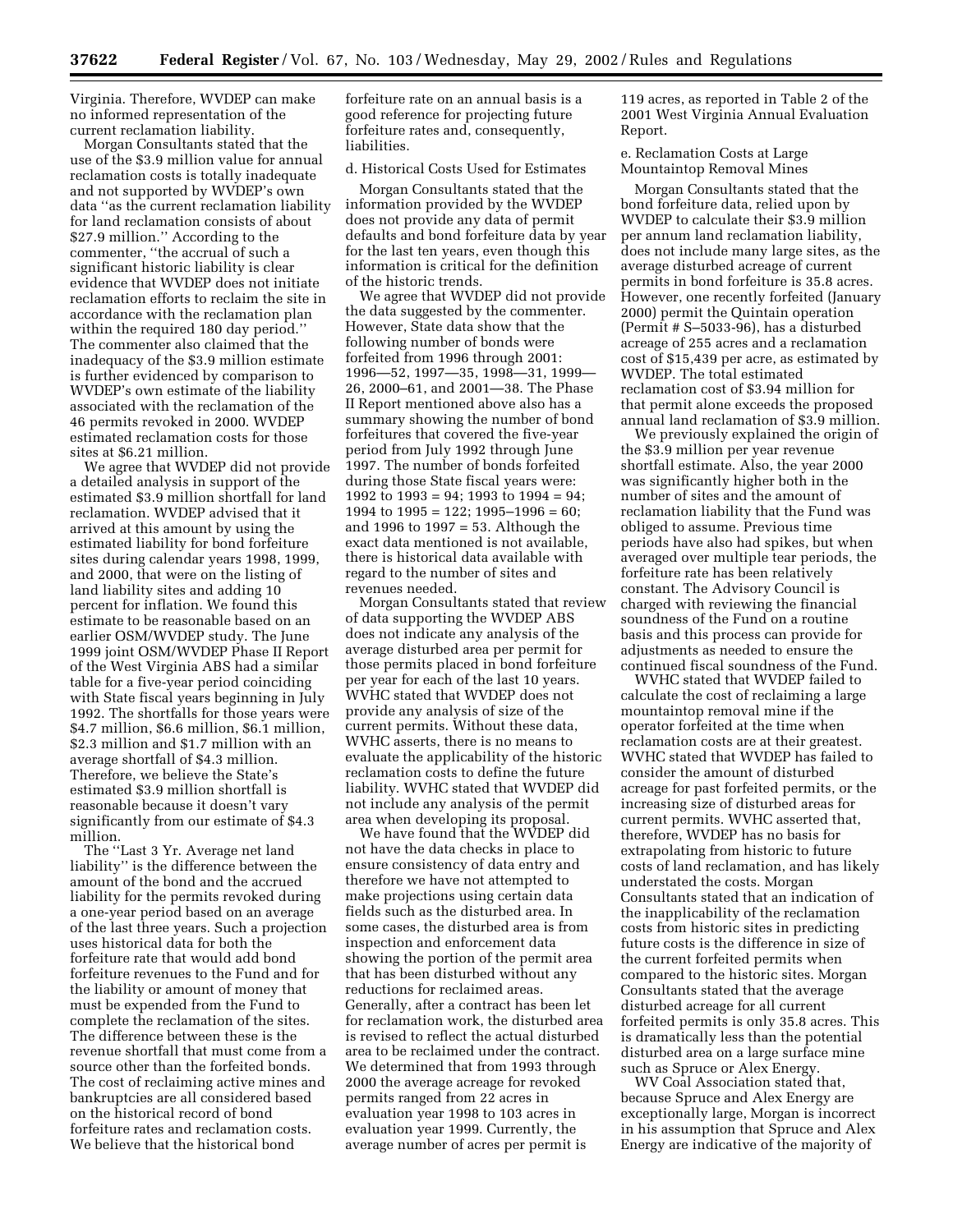permits sought by mining companies and approved by WVDEP. Also, WV Coal Association stated, because of a 250-acre threshold on proposed mining sites, implemented by the U.S. Army Corps of Engineers as a result of a settlement agreement, most proposed permits are designed to fall within the 250-acre threshold, thereby limiting the size of the mining project.

We believe that historic data for forfeitures and reclamation costs is the best and most reliable information available for projecting future forfeitures and reclamation costs. Because the ABS statutory provisions require the Advisory Council to continue monitoring forfeiture and reclamation cost data, changes can be made in the ABS as necessary to respond to changing conditions. We believe that this feature will allow the ABS to adapt to changes in a more timely manner and consequently is a better method for managing a dynamic program, such as the Special Reclamation Program.

Morgan Consultants stated that any review of reclamation liability associated with the permit size should separate the surface mine operations from the analysis of underground mines or mine support facilities as the liabilities have totally different characteristics. WVHC stated that WVDEP's analysis did not evaluate the different mining types separately.

We have not categorized permits by size or type. Instead, we looked at the ABS as one system and based our evaluation on the whole unit not the component parts. If the State's sitespecific bonding rates were being changed, then we would agree that the different types and sizes of operations should be segregated and considered separately. However, we do not believe that this separation is necessary at this time.

WVHC stated that if Arch, Massey, or AEI were to fail, the cost of reclaiming its sites would be tens or hundreds of millions of dollars. WVHC stated that Morgan Consultants estimates that the failure of a moderately large surface mine (4 million tons per year) at an inopportune time would cost 30 million dollars to reclaim just to achieve rough regrade. A huge mine like the proposed Spruce Mine with a large contemporaneous reclamation variance would cost much more.

We agree that the land reclamation cost associated with the reclamation of a large mountaintop mine is not reflected by previous forfeitures. We believe that to manage these costs WVDEP must continue to vigorously enforce its contemporaneous reclamation requirements and continue

to require site-specific bonds up to the \$5,000 per acre limit to ensure reclamation. The increased bond amounts will help lessen the exposure of the Fund in the event of such a bond forfeiture. We agree that a risk analysis should be done to consider the potential impact that the failure of large mining operations would have on the State's ABS. These are some of the risk factors that the Advisory Council will have to consider when making recommendations to the Legislature and the Governor concerning the fiscal soundness of the Fund.

f. Potential Failure of Large Mining Companies

WVHC stated that WVDEP did not consider the potential failure of a large mining company like Arch Coal, Massey Energy, or AEI Resources. Such a failure is possible if bonding companies go bankrupt, coal prices decline, coal mined outside of Appalachia becomes less expensive in the market served by coal from Appalachia, or coal use declines as a result of environmental regulations. In its February 2001 draft report to WVDEP, ''The Mountain State Clean Water Trust Fund,'' WVDEP's economic consultants at Marshall University stated that ''it is possible over the next 25 years some firms in the Fund may fail.'' Fund Report, p. 7, Ex. 24. ''This occurrence directly transfers the cost of water treatment from the private to the public sector.'' This report recognized that ''the coal industry faces enormous risks,'' and therefore an insurance fund ''is needed as a protection for the State's taxpayers.''

Morgan Consultants stated that the consolidation of the mining industry would result in the default of a significant number of permits and a significantly higher liability than the failure of one company with one permit. Morgan Consultants stated that neither WVDEP or OSM has provided any data to define the consolidation of the industry, nor have they reflected such consolidation in the determination of potential default rates.

WVHC stated that by looking only at reclamation costs from past bond forfeitures, WVDEP has not calculated its potential liability from the failure of one of these large companies, since none of the companies that have failed in the past twenty years approaches the size of these companies. Consolidation in the mining industry makes such catastrophic failures far more likely than in the past.

We agree that these comments identify a potential problem, but they do not offer any suggestions for how it should be addressed. The ABS did see

a spike of forfeited bonds during 2000 when the Royal Scot permits were revoked. Likewise, the annual revenue shortfall also reflects that spike for the year. The number of bond forfeiture sites has been on a downward trend, but deviations should be expected. As the coal industry has consolidated and only the larger, better capitalized companies have survived, fewer permits are being revoked. However, as the number of mining companies has decreased, we recognize that the failure of a larger company could have a significant impact on the Fund.

At the current time, past cost is the best information available for the evaluation and projection of bond forfeitures and the cost to complete reclamation. Although the failure of a large mining company could be a very significant event, we do not believe that the failure of such a company would necessarily result in the forfeiture of all permits held by that company. Many could be assumed by another operator, especially if the permitting enhancements currently underway have improved the accuracy of the hydrologic assessments and reclamation plans so that the likelihood of a long-term liability due to AMD is greatly reduced or eliminated. We also believe that the probability of such a failure is significantly less for the larger operations that plan to remain in the coal business for years to come than it is for smaller undercapitalized companies that have typically appeared on the bond forfeiture list. Further, as mentioned above, these are the potential risks that the Advisory Council will need to study. We believe that the Advisory Council, together with the actuary, will be able to respond as the need arises and recommend the adjustments necessary to keep the ABS on a sound financial basis. The Advisory Council is also tasked to study the development of alternative financial processes that ensure the long-term stability of the Fund. This study would include an analysis of the risks mentioned above, and may require adjustments in the funding mechanisms to ensure that such risks do not jeopardize the stability of the Fund.

g. Reclamation Costs at Mines With New Commercial Forestry PMLU

WVHC stated that WVDEP considered neither the cost of reclaiming sites to the standards required by the State's new Commercial Forestry and Forestry regulations nor the cost of deleting grasslands and fish and wildlife habitat from the list of uses approved for AOC variance mines. WVHC asserted that the new Commercial Forestry and Forestry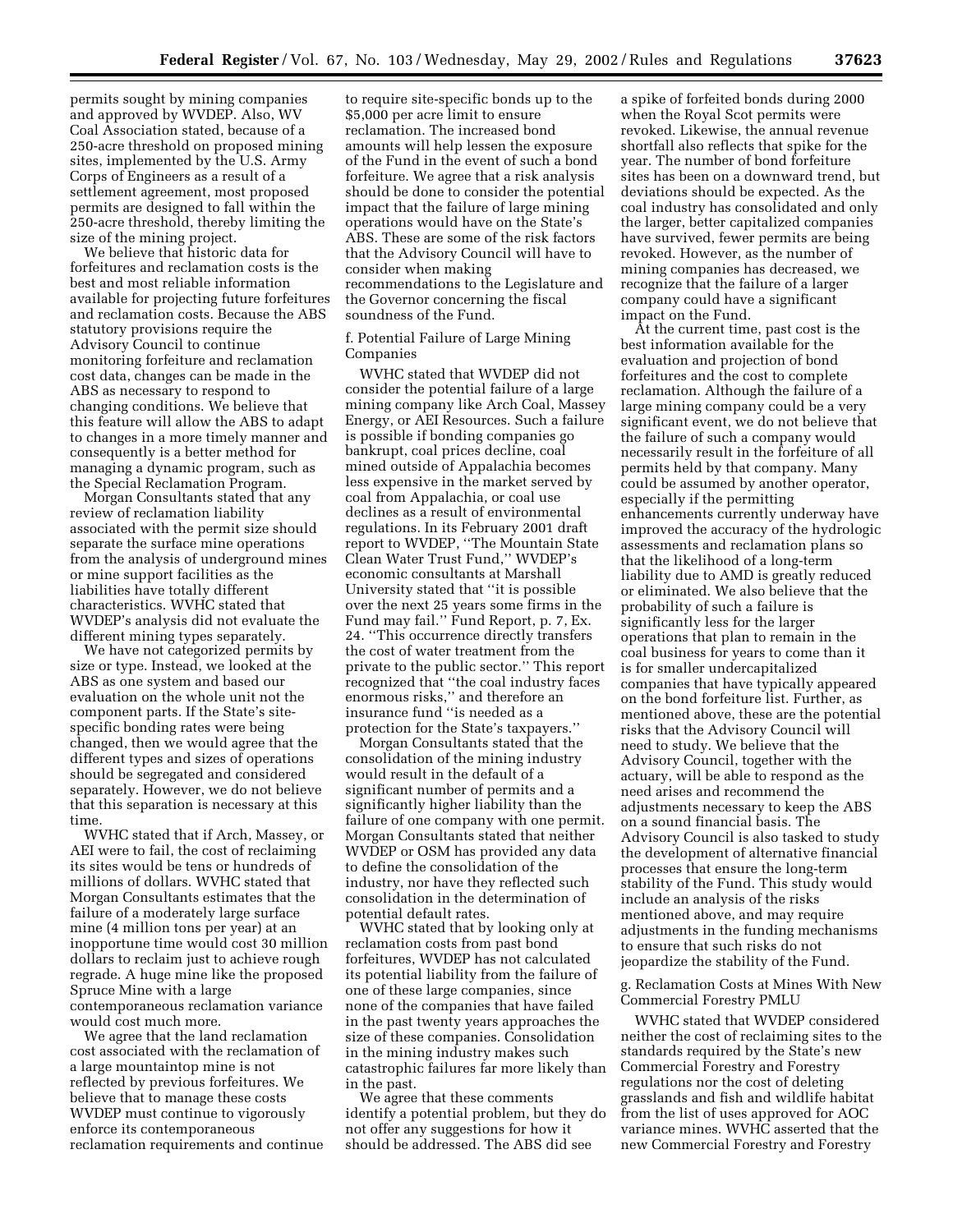regulations will significantly increase the cost of reclamation after 2000. Therefore, WVHC asserted, WVDEP's plan fails to contain sufficient funds to accomplish post-2000 postmining land uses and reclamation costs.

Morgan Consultants stated that there are additional costs associated with the selective excavation, transport, and placement of soil replacement material. This could cause the cost per acre to significantly exceed WVDEP's estimate of \$2558 per acre for land reclamation.

WV Coal Association stated that not every operating or proposed permit that could default has a postmining land use of commercial forestry. Therefore, these costs won't apply to all permits.

In response, we note that the impact of the commercial forestry rules has not been quantified for reclamation purposes in the event of bond forfeiture. Many factors impact reclamation costs including how much area has been allowed to be disturbed and unreclaimed, how much overburden must actually be moved and how far, and regrading and establishing an acceptable vegetative cover compatible with achieving the approved postmining land use. We believe that with the increased bond amounts and the mechanism for future adjustments in revenues, a positive balance in the Fund can be attained and maintained. The site-specific bonds for these sites, while not adequate to fully cover the cost of reclamation, will be significantly greater than previously required. Any increased costs will be partially offset by those increases. Furthermore, as WV Coal Association alludes, the commercial forestry postmining land use is only an option, and then only for mountaintop removal mining operations that obtain a variance from AOC. Not all mining operations will have to comply with these requirements. In addition, the legislation charges the Advisory Council with making recommendations to the Legislature and the Governor for any adjustments needed to keep the system functioning on a sound financial basis.

h. Reclamation Costs at Mines Required To Meet New AOC+ Policy

WVHC stated that WVDEP did not consider the costs of complying with WVDEP's June 5, 2000, final AOC guidance policy document, the so-called ''AOC+ Policy.'' For the first time, WVHC asserted, the AOC+ Policy requires compliance with SMCRA's AOC requirements and with the Section 404(b)(1) guidelines promulgated by the U.S. Army Corps of Engineers under the Federal Clean Water Act. WVHC stated that compliance with these provisions will significantly increase the cost of

land reclamation for both mountaintop removal and contour mines because of the significantly increased spoil handling costs associated with minimizing the size of fills. WVHC asserted that WVDEP's plan does not even mention these costs, and OSM did not consider these increased costs. Morgan Consultants stated that older permits have significantly less stringent reclamation requirements than are included in current permits.

In response, we note that the impact of the AOC+ guidelines on bond forfeiture reclamation costs has not been quantified. Many factors impact reclamation costs, including how much area has been disturbed and left unreclaimed and how much overburden must actually be moved. We believe that with the increased bond amounts and the mechanism for future adjustments in revenues, a positive balance in the Fund can be attained and maintained. In addition, the site-specific bonds for these sites, while not adequate to fully cover the cost of reclamation, will be significantly greater than previously required. Any increased reclamation costs will be partially offset by those increases. Furthermore, given the reduction in the number and size of excess spoil fills due to implementation of the State's AOC+ Policy and better contemporaneous reclamation, the cost of reclaiming larger mines may actually go down when compared to past mining practices. These are some of the factors that the Advisory Council will have to consider when making future recommendations regarding the Fund.

i. Costs of Reclaiming to Approved **PMLU** 

WVHC stated that WVDEP failed to calculate the cost of completing the reclamation plan at forfeited sites, as Federal law requires. WVHC stated that historically, WVDEP has not required strict adherence to the reclamation plan for permits for which bond has been forfeited. As a result, WVHC asserted, WVDEP's calculations do not include all expenditures ''sufficient to assure completion of the reclamation plan'' as section 509(a) of SMCRA requires. Therefore, WVHC asserted, WVDEP's cost projections are incorrect because they are based on calculations that do not consider the full cost of reclaiming to the approved postmining land use. WV Coal Association stated that this comment is not consistent with a State official's testimony.

We agree that the approved State program provides that reclamation of bond forfeiture sites must be done in accordance with the approved reclamation plan and must provide for

any necessary water treatment. In our evaluation of some bond forfeiture sites, we found that trees have not been planted when woodland was the designated postmining land use. In some cases, this may increase the costs of reclamation. However, in some other cases, we consider it an administrative process breakdown rather than a reclamation deficiency, because permit revision changes were made to the reclamation plan in consultation with the landowner, but without other public participation. A permittee may revise a permit if certain administrative processes are followed and the regulatory authority makes the requisite findings. Similarly, the regulatory authority may revise the reclamation plan of a revoked permit in accordance with proper administrative procedures, including opportunity for public involvement when required.

j. Costs of Reclaiming Active Sites Where All Coal Has Been Removed and AMD Discharges Remain

WVHC stated that WVDEP further failed to calculate the cost of reclaiming "active" mine sites that have not mined coal for many years and should be considered to be at a much higher risk of forfeiture than those mines where coal extraction (and an income stream) is continuing. WVHC stated that WVDEP has underestimated the future default rate by ignoring the impact of inactive operations.

WV Coal Association stated that ''[E]xisting West Virginia regulations establish several criteria under which a permit can be granted inactive status. While market conditions is one such instance, for the commenter to claim that because the price of coal is high and three permits have not been reactivated that they are bound for forfeiture is assumption of the greatest proportions and one offered by Morgan to mislead OSM.''

WVHC did not suggest how to consider the cost to reclaim ''active'' mine sites that have been idle for several years. If these sites are in compliance with the backfilling and regrading requirements they should not pose large liabilities for completion of land reclamation. In regard to the potential liability for AMD treatment, we believe, as discussed above, that the Fund will eliminate the deficit and retain a positive cash balance for several years based on historic data. A more thorough analysis will be necessary if the State is to make accurate cost estimates and long-term predictions regarding water treatment. This is one of the responsibilities that the Advisory Council is charged with under law.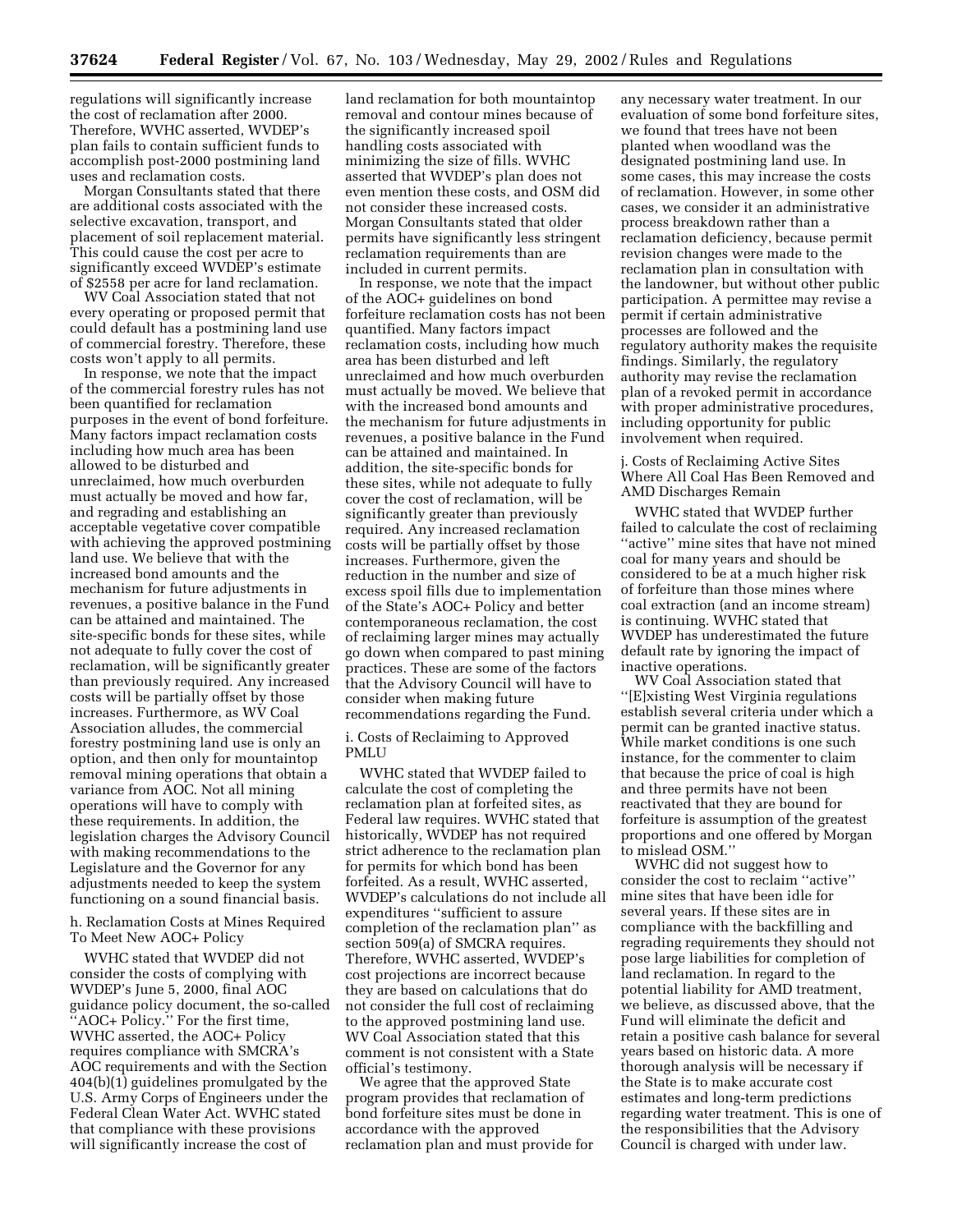# *5. Federal Counterpart to State Plan*

WV Coal Association asserted that since the Plan [7-Up Plan] establishes a mechanism that has no equal in Federal law, and exceeds any program currently in place in any other primacy state, OSM has a duty to finalize the approval of the Plan that the agency first addressed in December 2001.

We disagree with this comment. The State's efforts to improve its ABS, including the development of the 7-Up Plan, specifically relate to the requirements at 30 CFR 800.11(e) concerning alternative bonding systems.

# *6. Submittal of Comments on the Amendment*

WV Coal Association stated that WVHC's motion before a U.S. District Court seeking to have the second comment period declared illegal, make it improper for WVHC to submit comments during the second comment period.

We disagree that the WVHC has waived its right to comment by arguing that the comment period that we opened on December 28, 2001, was invalid. When we opened that comment period, we opened it to all interested persons to provide them additional time to consider all comments submitted to date and so they could submit additional comments on this very complex and important topic.

# *7. Alternative Methods To Assure Long-Term Reclamation*

A commenter stated that history has shown that a per-ton tax on coal will not get abandoned mines reclaimed. The commenter provided the following recommendations to ensure total reclamation of all mined lands and longterm water treatment and to place the financial burden on the coal companies:

1. A cash bond in the amount of the estimated actual reclamation cost should be in place before any mine permit is issued.

2. A per-ton tax on that permit to create a trust to fund any water treatment that might be needed. This trust must be sufficient to fund the water treatment from the interest generated from the trust. If no water treatment or additional reclamation is needed after a 10-year period, the trust can be turned over to the permittee.

3. A per-ton tax on all coal mined to pay for the reclamation of abandoned mine lands that have been previously left unreclaimed.

In response, we note that we have no authority to dictate the specific form of the State's ABS. The State's ABS currently requires a site-specific bond

with a \$5,000 per acre limit. We believe that the State's site-specific bond plus the State's increased special reclamation tax rates will provide sufficient revenue to ensure complete reclamation of bond forfeiture sites. The State has confronted the issue of long-term water treatment by establishing the Advisory Council and assigning it the task of identifying long-term solutions.

# *8. Deletion of 25-Percent Limitation at CSR 38–2–12.5.d*

The WV Coal Association urged OSM to approve the proposed amendment to CSR 38–2–12.5.d. As noted above in Finding 1, we are approving the amendment.

The WV Coal Association also stated that despite its support of the State's revisions to the ABS, the WV Coal Association maintains that OSM lacks the statutory authority to request changes related to water treatment at bond forfeiture sites, and to characterize the amendment as ''consistent'' with SMCRA and its implementing regulations is incorrect.

We have previously responded to similar WV Coal Association assertions in our final rule decision published on December 28, 2001. See 66 FR 67446, 67451.

#### *Federal Agency Comments*

Under 30 CFR 732.17(h)(11)(i) and section 503(b) of SMCRA, on September 28, 2001, and April 26, 2002, we requested comments on these amendments from various Federal agencies with an actual or potential interest in the West Virginia program (Administrative Record Numbers WV– 1239 and WV–1299). We responded to a comment from the U.S. Department of Labor, Mine Safety and Health Administration (MSHA) on December 28, 2001 (66 FR 67446, 67452). By letter dated May 13, 2002, MSHA stated that it found no issues or impact on coal miner's health and safety.

# *Environmental Protection Agency (EPA) Comments*

Under 30 CFR 732.17(h)(11)(ii), we are required to obtain written concurrence from EPA for those provisions of the program amendment that relate to air or water quality standards issued under the authority of the Clean Water Act (33 U.S.C. 1251 *et seq.*) or the Clean Air Act (42 U.S.C. 7401 *et seq.*). None of the revisions that West Virginia made and we approved on December 28, 2001, or that we are approving today, pertain to air or water quality standards. Therefore, we did not ask EPA for its concurrence on any of the proposed amendments.

Under 30 CFR 732.17(h)(11)(i), on September 28, 2001, and April 26, 2002, we requested comments from EPA on these amendments (Administrative Record Numbers WV–1239 and WV– 1299) . The EPA responded by letter dated November 13, 2001 (Administrative Record Number WV– 1247). We responded to EPA's comments on December 28, 2001 (66 FR 67446, 67452). By letter dated May 16, 2002, EPA stated it supports the deletion of the 25-percent limit on expenditure of bond funds for treating water at bond forfeiture sites.

#### **VI. OSM's Decision**

Based on the above findings, we are approving the amendment to CSR 38–2- 12.5.d submitted to us on April 9, 2002. We are also removing the required program amendments codified at 30 CFR 948.16(jjj) and (lll).

To implement this decision, we are amending the Federal regulations at 30 CFR part 948, which codify decisions concerning the West Virginia program. Our regulations at 30 CFR 732.17(h)(12) specify that all decisions approving or disapproving amendments will be published in the **Federal Register** and that they will be effective upon publication, unless the notice specifies a different date. We are making this final rule effective immediately to expedite the State program amendment process and to assist the State in making its program conform with the Federal standards as required by the Act.

# **VII. Procedural Determinations**

#### *Executive Order 12630—Takings*

This rule does not have takings implications. This determination is based on the analysis performed for the counterpart Federal regulation.

#### *Executive Order 12866—Regulatory Planning and Review*

This rule is exempt from review by the Office of Management and Budget under Executive Order 12866.

# *Executive Order 12988—Civil Justice Reform*

The Department of the Interior has conducted the reviews required by section 3 of Executive Order 12988 and has determined that this rule meets the applicable standards of subsections (a) and (b) of that section. However, these standards are not applicable to the actual language of State regulatory programs and program amendments because each program is drafted and promulgated by a specific State, not by OSM. Under sections 503 and 505 of SMCRA (30 U.S.C. 1253 and 1255) and the Federal regulations at 30 CFR